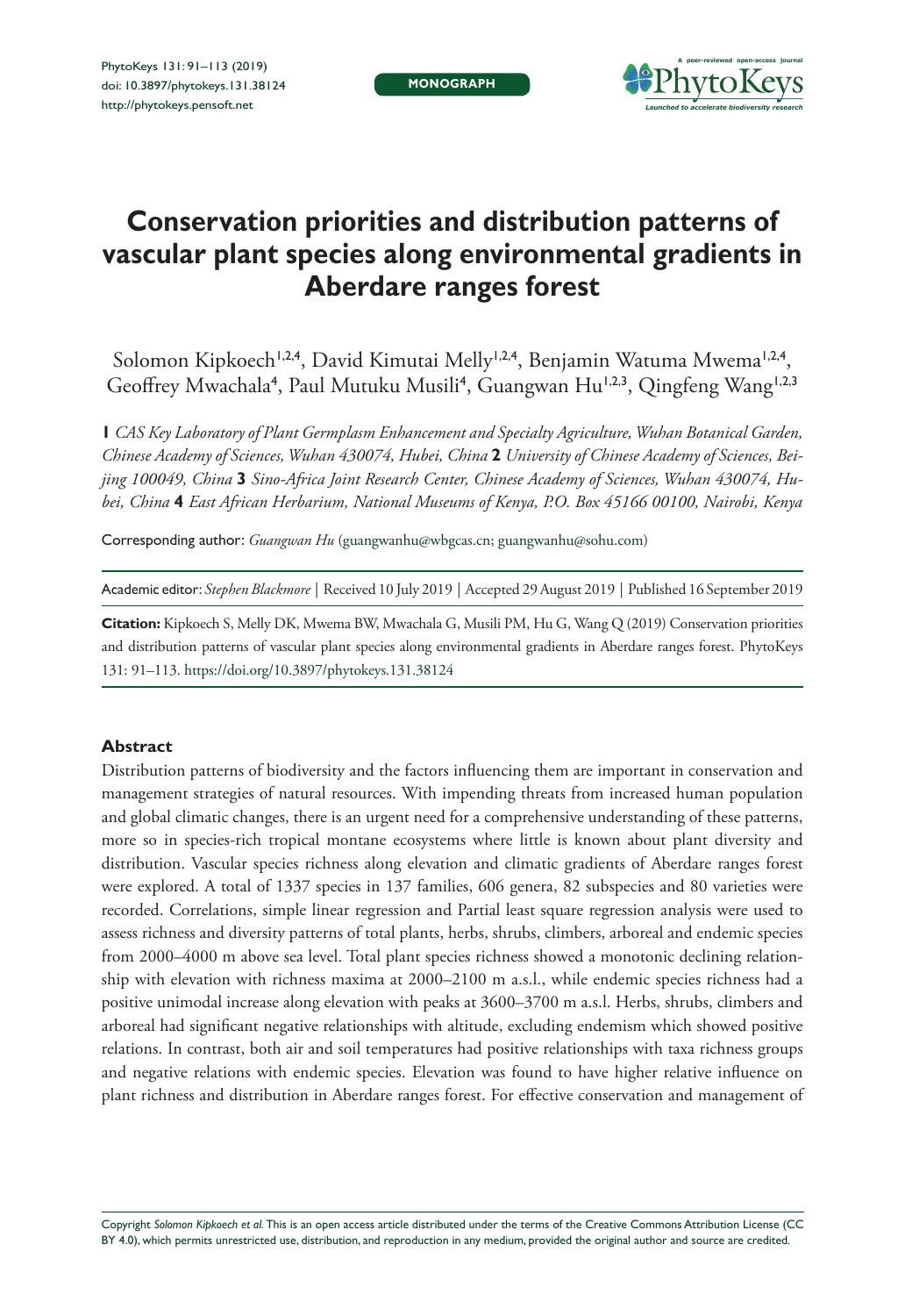biodiversity in Aberdare, localized dynamic conservation interventions are recommended in contrast to broad and static strategies. Establishment of conservation zones and migration corridors are necessary to safeguard biodiversity in line with envisaged global climatic vicissitudes.

#### **Keywords**

Aberdare ranges, conservation, elevation, species richness, temperature, vascular plants

### **Introduction**

Tropical afromontane ecosystems are renowned hotspots of biological diversity often with significant numbers of endemic species (Mittermeier et al. 1998; Lovett et al. 2005; Sosef et al. 2017). A combination of non-random climatic and abiotic gradients, and evolutionary processes in montane forests have been reported to influence the myriad distribution patterns and composition of plants' communities found along these mountains (Lomolino 2001). Since montane ecosystems are small and isolated from other similar ecosystems, plant communities in these regions face relatively high extinction rates and low immigration rates (Newmark and McNeally 2018). Therefore, to sustainably manage and conserve these ecosystems an authentic conceptual framework (comprehensive understanding) of species richness and distribution patterns is a prerequisite (Lovett et al. 2005; Sosef et al. 2017; Anderson-Teixeira 2018 ). According to Dyakov (2010), plant species are distributed in variable habitats but are most abundant in areas which represent their ecological optimum. Also, Lovett (1999) argued that these plants' composition and distribution patterns reflect the underlying anthropogenic disturbances. Therefore, an understanding of these patterns can be used to prioritize regions that either need immediate or different management interventions so as to conserve the targeted species.

Previous studies have reported a significant relationship between elevation and plant communities, indicating that elevation is a strong predictor of vegetation structure and richness (Lomolino 2001, Berhanu et al. 2017). However, the extent of its influences remains unclear since it has both indirect effect on species richness and direct effects on environmental complexes (i.e., temperature, growing season, precipitation, wind velocity, atmospheric pressure and evaporation) which are also crucial in spatial patterns of plants (Whittaker 1967; Blundo et al. 2012; Dyakov 2014). Thus, the trends observed in spatial patterns on a mountainous ecosystem cannot be explained by a single factor but rather by an interaction of multiple factors (Lee et al. 2013; Trigas et al. 2013). The effects of these environmental factors are dynamic and vary among different plant groups and growth forms (Zhou et al. 2019). Bhattarai and Vetaas (2003) found significant trends between woody life forms and elevation gradient, but none among the herbaceous species of the Himalayas in Nepal. Dissimilar distribution of plant communities in relation to environmental gradients has been described in many studies (Hamilton and Perrott 1981; Lovett 1996; Grytnes and Vetaas 2002; Vetaas and Grytnes 2002; Bhattarai and Vetaas 2003; Schmitt et al. 2010; Lee et al. 2013; Trigas et al. 2013; Berhanu et al. 2017).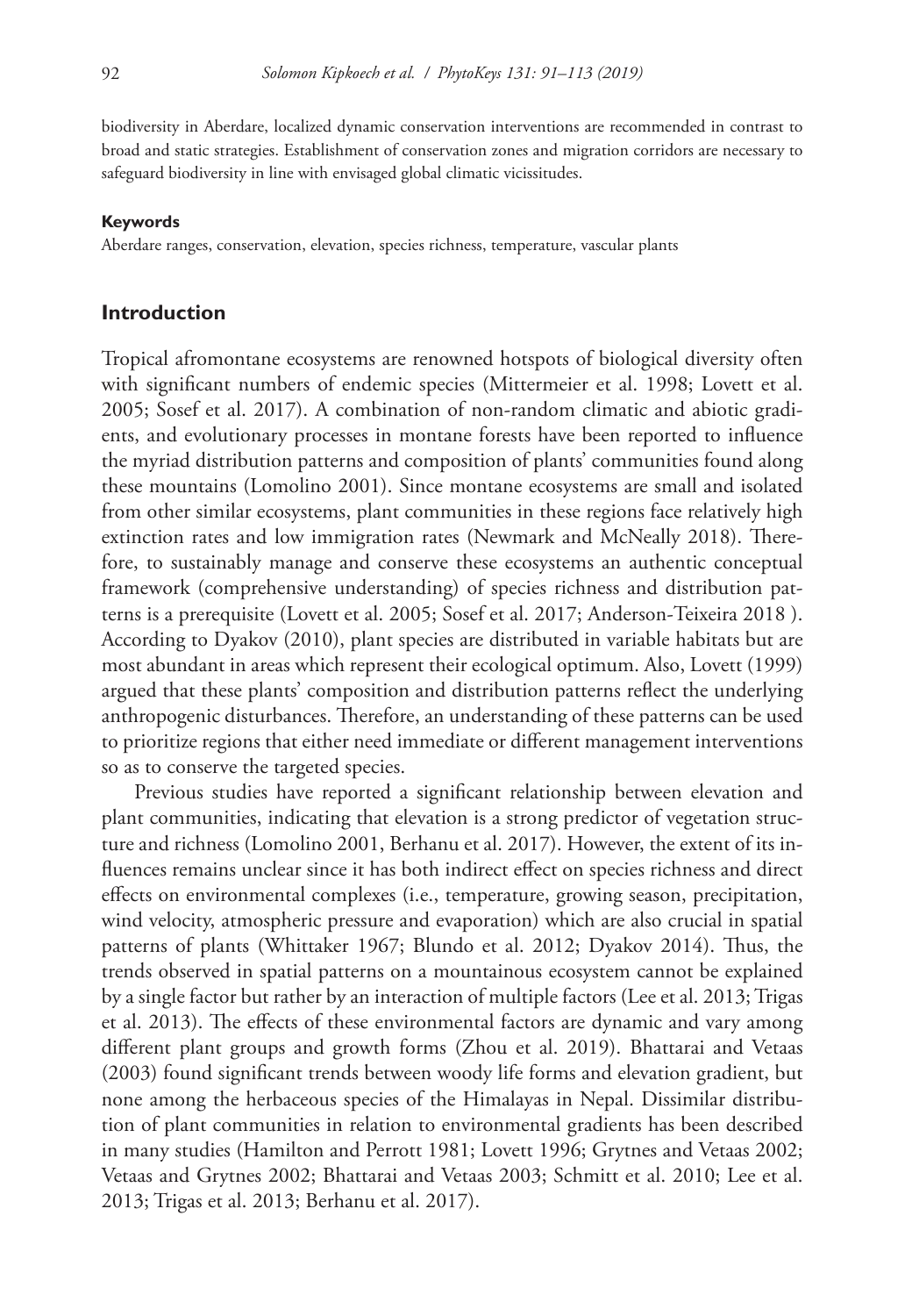The Aberdare ranges present an interesting ecosystem in that the northern part of this forest is almost at the equator and the western slopes form part of the easternmost wall of the Gregory Rift valley (Schmitt 1991; Bennun and Njoroge 1999). It is one of the five major water catchment towers in Kenya with three major rivers emanating from this forest, i.e. the Tana, Athi and Ewaso Ng'iro rivers (Muiruri 1978; KFS 2010). Overall, the Aberdare forest provides invaluable social, economic and environmental benefits with estimates indicating that at least one in three people in Kenya depends in some way on the natural resources from this ecosystem (Ark and Group 2011; Rhino 2016). These ranges are renowned for their geographically diverse taxa and high endemism (Hedberg 1964; Hedberg and Hedberg 1979) due to wide elevational gradient and other biotic and abiotic factors (Schmitt 1991; Lambrechts et al. 2003; KFS 2010). The heterogeneous flora along the altitude breath stands out as unique biota above the warmer plains surrounding these volcanoes (Hedberg and Hedberg 1979). Despite its complex vegetation diversity, little has been done to quantify the species richness, composition and altitudinal turnover in this afromontane forest. This study, therefore, aimed at describing the overall floral richness patterns and identify areas with strikingly unique richness so as to provide a baseline framework for immediate or future localized and effective conservation strategies. The specific objectives of the study were to (a) investigate the distribution patterns of the plants, herbs, shrubs, climbers, arboreal and endemic species in Aberdare ranges, (b) explore the degree of influence of elevation, air and soil temperatures on the richness patterns of the same taxon groups, and (c) evaluate conservation priorities based on observed species richness and distribution patterns for the entire Aberdare ecosystem.

### **Materials and methods**

### Study site

The study was carried out in the Aberdare mountains, located in central parts of Kenya (Bennun and Njoroge 1999). It stretches for 120 km from north to south from latitude 00°08' to 00°42' south, with an expanse of about 40 km across at its widest point between longitude 36°31' to 35°57' east (Butynski 1999) (Fig. 1). The Aberdare ranges are characterized by undulating hills formed through uplift and warping, then later shaped by volcanism and faulting of the earth surface from early Tertiary to the Pleistocene (Peltorinne 2004), giving rise to geographically isolated islands of complex tropical-alpine vegetation (Hedberg 1964). There are two main peaks; Oldonyo Lesatima (4000 m a.s.l.) to the north and Il Kinangop (3906 m a.s.l.) to the south, separated by a long stretch of land above 3000 m elevation (Muiruri 1978; Bennun and Njoroge 1999). Aberdare exhibits a unique topography sloping gradually to the East while, in contrast, the western slopes drop rapidly along imposing fault escarpments towards the Kinangop plateau and finally the Gregory Rift Valley, giving way to a number of torrential waterfalls that cascade into deep u-shaped ravines (KFS 2010; KWS 2010).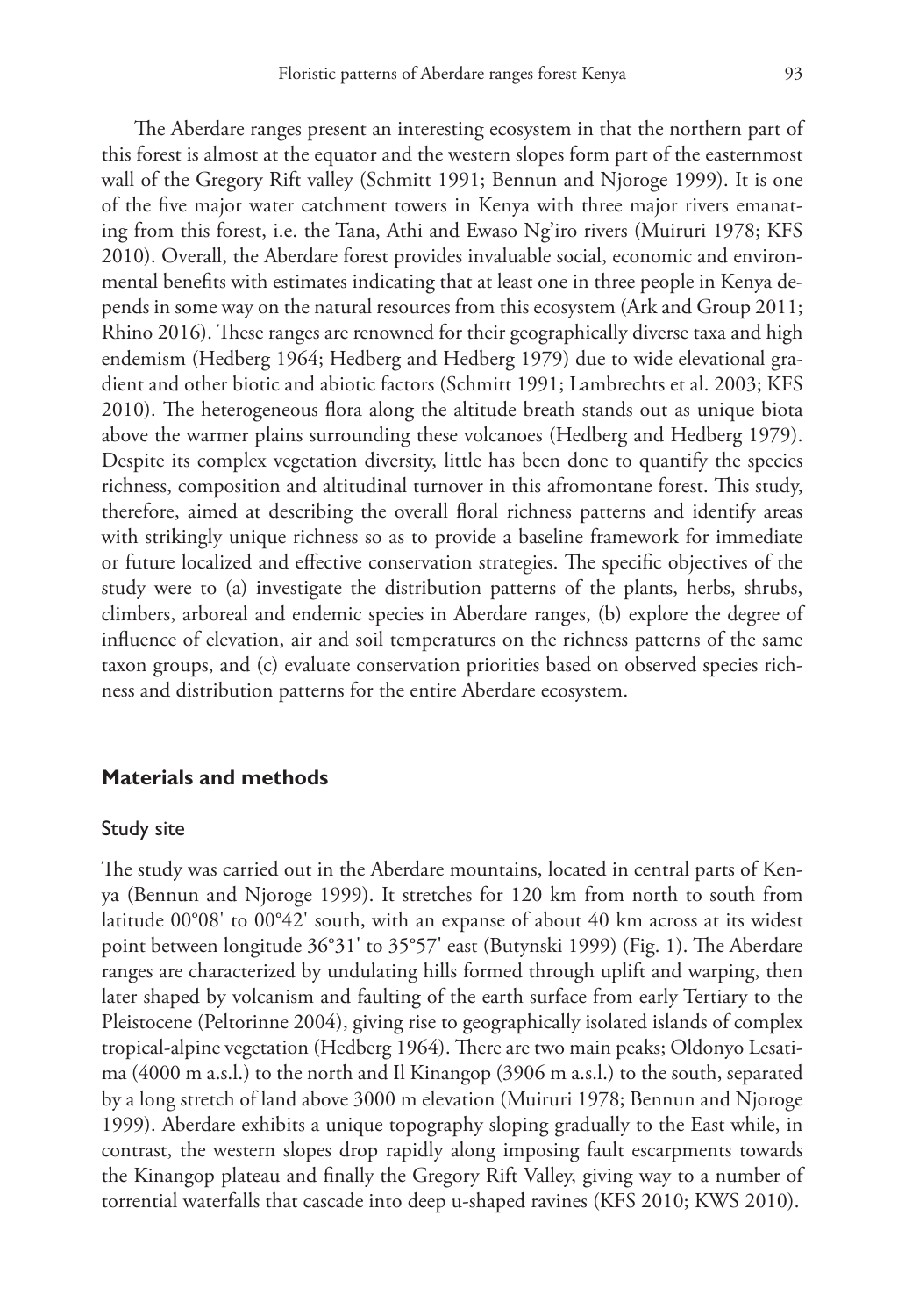

**Figure 1.** The location of Aberdare ranges forest, (**i**) two sections of forest (**ii**) map of Kenya.

Similar to other East African mountains, vegetation in Aberdare is typical afromontane type characterized by heterogeneous vegetation structure along the elevational gradients (Hedberg 1951; Myers et al. 2000). Three broad vegetation zonations have been described by Schmitt (1991) based on floristic compositions, including the montane forest belt at lower altitudes, the subalpine zone at mid elevation, and the alpine zone at the summit. Administratively, this forest is managed in two sections, i.e., Aberdare national park, size *ca.* 76700 ha., managed by Kenya Wildlife Service (KWS), and Aberdare forest reserve, size *ca.* 139500 ha., governed by Kenya Forest Service (KFS). The national park is situated at higher elevations above *ca.* 2600 m a.s.l. and the regions below this park constitute the forest reserve composed of three forest blocks, Aberdare, Kikuyu escarpment, and Kipipiri forest reserve (KWS 2010; KFS 2010, Lambrechts et al. 2003). Altitude is from 1800 m to 4000 m a.s.l. (Bennun and Njoroge 1999). Climate in Aberdare forest is dominated by the passage of the Inter-Tropical Convergence Zone north and south during its annual cycle, producing a bimodal rainfall distribution (CEPF 2012). Long rains usually come from March to May and short rains from October to November (Lambrechts et al. 2003; KFS 2010). Annual rainfall varies with altitude and exposure to the dominant winds from the Indian Ocean, ranging from 1000 mm on the drier north-western slopes to as much as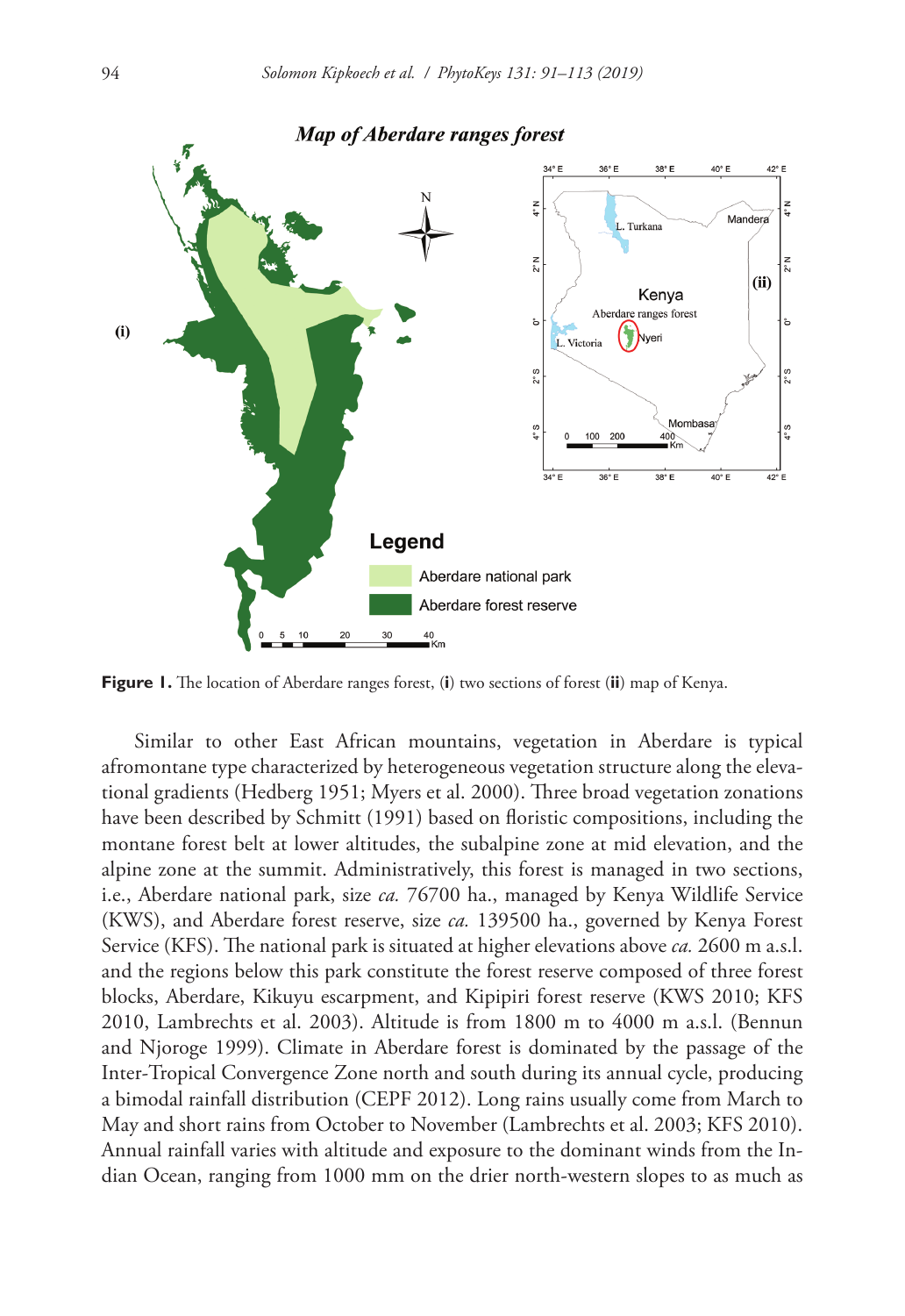3000 mm on the south-eastern slopes (Bennun and Njoroge 1999). The mean maximum temperature is 25.8 °C. while mean minimum temperature is 10.3 °C. (KFS 2010; CEPF 2012).

### Data Sources

The floristic surveys were carried out from the year 2016 to 2018, during the optimum flowering and fruiting periods which were mainly after the long and short rains of March-May and November-December respectively. A team of botanists from the National Museums of Kenya and Sino-Africa Joint Research Center undertook the surveys. Fertile voucher plant specimens, with either flower, fruit or both were collected, pressed, and dried. Specimens were identified to species level using varied taxonomic monographs and botanical guide books (FTEA 1952–2012; Blundell 1992; Agnew and Agnew 1994; Beentje et al. 1994; Agnew 2013). Plant species were further categorized into their life forms, including (i) herbs (plants less than 50 cm or less than 100 cm but annual), (ii) shrubs (plants between 50cm to 5 m tall), (iii) climbers (plants with twining herbaceous or woody stems), and (iv) arboreal (plants taller than 5m) (Raunkiaer 1934, Schmitt 1991, Bao et al. 2018). Finally, the dried voucher specimens were deposited in the East African Herbarium (EA), Nairobi, and Wuhan Botanical Garden herbarium (HIB), China.

Endemic species were recorded from published literature and updated by crosschecking with the online occurrence data in Global Biodiversity Information Facility (**GBIF**) [\(https://www.gbif.org](https://www.gbif.org)). In addition to field collections, other plant species in Aberdare ranges forest were obtained from the previously collected specimens in the EA herbarium catalogues, series of Flora of Tropical East Africa (FTEA) and other standard references (e.g., Schmitt 1991). Relative altitude range sizes of plant species in Aberdare i.e., the maximum and minimum altitude where a species has been previously recorded or collected, were determined from our collections, as well as from other specimens in the EA herbarium and the standard botanical references. Based on the contemporary description of the Flora of Kenya, information on the floral species and their geographical distributions was considered adequate for this study.

Both air and soil temperature data were obtained from Schmitt (1991), where he calculated the average air temperature from 28 months' recordings from four locations at different altitudes in Aberdare ranges. Extrapolation was done based on a calculation from East African Meteorological Department (1970) of a decrease of 1.7 °C. for every 1000 feet of altitude equivalent to 0.56 °C. per 100 m elevation. Regarding the soil temperature, Schmitt (1991) obtained the mean of 9 months recordings at 70 cm depth of soil in eight different elevations in the Aberdare ranges. He calculated an average of 0.52 °C. decrease per 100m elevation between 1900−3200 m a.s.l. and 1.5 °C. decrease per 100 m between 3200−3600 m a.s.l. (Braun 1986; Schmitt 1991). This criterion was applied to calculate soil temperatures at altitude bands where there were no recordings.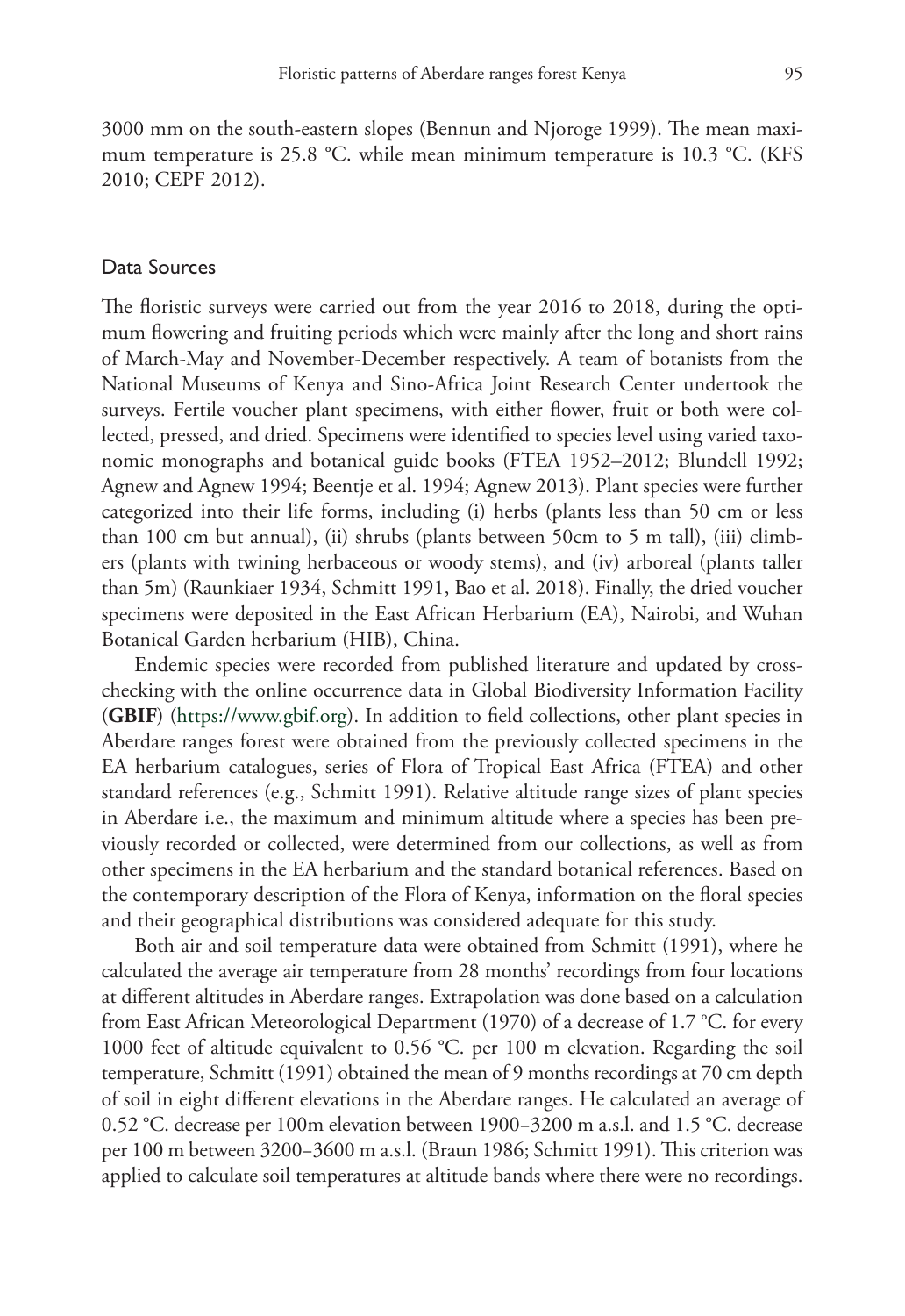### Data analysis

The Aberdare mountain rises from 1800−4000 m a.s.l. However, the onset of continuous forest cover differs in elevation at various sites of forest edges. To control the biases of uneven elevation of forest margins and disjunct forest blocks, we analyzed species from 2000−4000 m a.s.l. as this represents relatively the continuous forest cover in the entire ecosystem (Schmitt 1991, Butynski 1999). Elevation gradient was divided into 20 bands of 100 m interval between the 2000−4000 m altitude in the same manner as Vetaas and Grytnes (2002), Bhattarai et al. (2004) and Grau et al. (2007). Recorded plant species were then interpolated at these 20 100 m bands giving an estimate of gamma diversity defined by Lomolino (2001) as total richness of an entire elevation band. The assumption here was that each species was present in all the elevation bands within its altitude range size, ignoring any disjunctions in its distribution along elevation gradient. Interpolation of species facilitates analysis where there is incomplete sampling as in this study. A comparative analysis conducted on empirical and interpolated species richness data of the Baekdudaegan mountains of South Korea showed similar spatial distribution patterns (Lee et al. 2013). Hence interpolation of taxon richness was best suited for our study as it can give reliable results similar to complete sampling. Each plant species, subspecies or varieties were treated as individual taxa. The relationship between all these plant groups and elevation, air temperature and soil temperature were investigated in IBM SPSS statistic 25 software.

Descriptive statistics were explored to interpret data distributions and normality tests (Table 1). Moderate skewness and negative kurtosis were observed indicating nearly normal distributions as they were below 1 and 2.5 respectively (Zhao and Fang 2006). Arboreals were square-root transformed since it failed Kolmogorov-smirnov normality tests ( $P < 0.023$ ). No transformations were done for other groups as their distributions were normal ( $P > 0.05$ ). Simple scatter plots were used to observe if nonlinear relationship existed between plant groups and combined environmental variables studied. All plant groups showed linear relationship, hence Pearson's Correlation analysis was done. Multiple regression model was best suited for data analysis, however,

| <b>Variables</b>      | N    | Minimum        | Maximum | Mean   | <b>SD</b> | <b>Skewness</b> | Kurtosis | $K-S(P)$ |
|-----------------------|------|----------------|---------|--------|-----------|-----------------|----------|----------|
| Environmental factors |      |                |         |        |           |                 |          |          |
| Elevation             | 20   | 2050           | 3950    | 3000   | 132.288   | $\Omega$        | $-1.200$ | 0.2      |
| Air temperature       | 20   | 3.86           | 16.58   | 9.73   | 4.129     | 0.393           | $-1.063$ | 0.2      |
| Soil temperature      | 20   | 1.3            | 18.02   | 11.47  | 5.098     | $-0.602$        | $-0.763$ | 0.2      |
| Species richness      |      |                |         |        |           |                 |          |          |
| Total plants          | 1337 | 171            | 1032    | 593.15 | 62.952    | 0.087           | $-1.401$ | 0.2      |
| Endemic species       | 63   | 20             | 37      | 28.35  | 6.124     | 0.027           | $-1.737$ | 0.124    |
| Plant Life forms      |      |                |         |        |           |                 |          |          |
| Herbs                 | 888  | 144            | 691     | 446.25 | 191.877   | $-0.224$        | $-1.443$ | 0.2      |
| Climbers              | 101  | $\overline{c}$ | 83      | 33.15  | 28.372    | 0.424           | $-1.349$ | 0.095    |
| Shrubs                | 198  | 24             | 151     | 76.05  | 41.19     | 0.572           | $-0.997$ | 0.135    |
| Arboreal              | 150  |                | 116     | 37.7   | 38.811    | 0.996           | $-0.408$ | 0.023    |

**Table 1.** Summary of descriptive statistics of environmental factors and vascular plants groups in Aberdare ranges forest.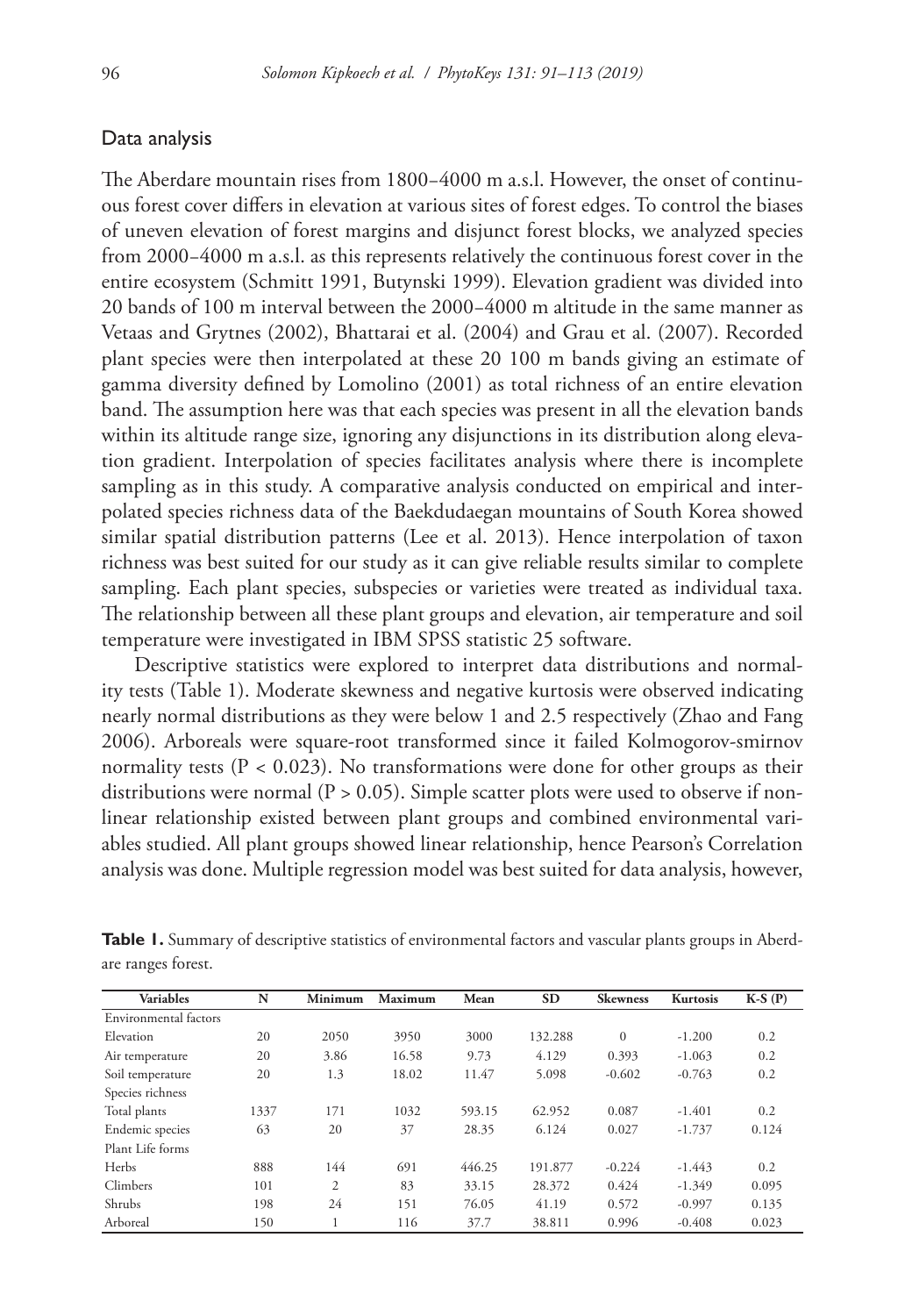there was significant multicollinearity between the predictors  $(r > 0.07)$ , which would have given unreliable results. Therefore, Partial Least Squares (PLS) regression model was used (Tobias 1995). PLS regression is robust in multicollinear variables and it focuses on components with maximum covariance with dependent variable (Maestre 2004; Davis et al. 2007; Carrascal et al. 2009), hence, an environmental factor with the highest projection on richness patterns of plants groups could be identified through this model. Relative importance of individual predictor was evaluated using Variable Importance in Projection (VIP) values i.e., the higher the VIP the higher the importance in projection. PLS regression with a Python 2.7 extension module was used in IBM SPSS statistic 25 software. In addition to PLS regression, simple linear regression of each environmental factor on each studied plant group was also calculated.

### **Results**

The Aberdare ranges forest has high plant diversity. The majority of the plants recorded were seed plants totaling 1255 taxa including forbes while 86 were ferns. The top-ranking families as per the number of taxa were Asteraceae 11%, Poaceae 8%, Fabaceae 7%, Lamiaceae 4%, Cyperaceae 4%, Rubiaceae 4%, Euphorbiaceae 3% and Orchidaceae 3%. Other families had fewer species with some having a single species. According to plant life forms, most taxa were herbs 64.2%, then shrubs 11.9%, arboreal 11.5% and climbers were 7.5% of the total taxa recorded (Fig. 2). Endemic species composed of varied life forms were 4.7% of the total taxa recorded. Average altitude range for total taxa excluding endemic species was 1585 m. Among the life forms, herbs had the highest average altitude range at 1614 m, climbers 1578 m, shrubs 1490 m, and the lowest was arboreal at 1350 m. Endemic species had the lowest average altitude range of 1139 m.

Pearson's correlation analysis showed significant relationship between total plants, endemic species, life forms groups and environmental variables (see Table 2). Elevation



**Figure 2.** Proportions of endemic and non-endemic plants species life forms. (E – endemics, NE – non endemics).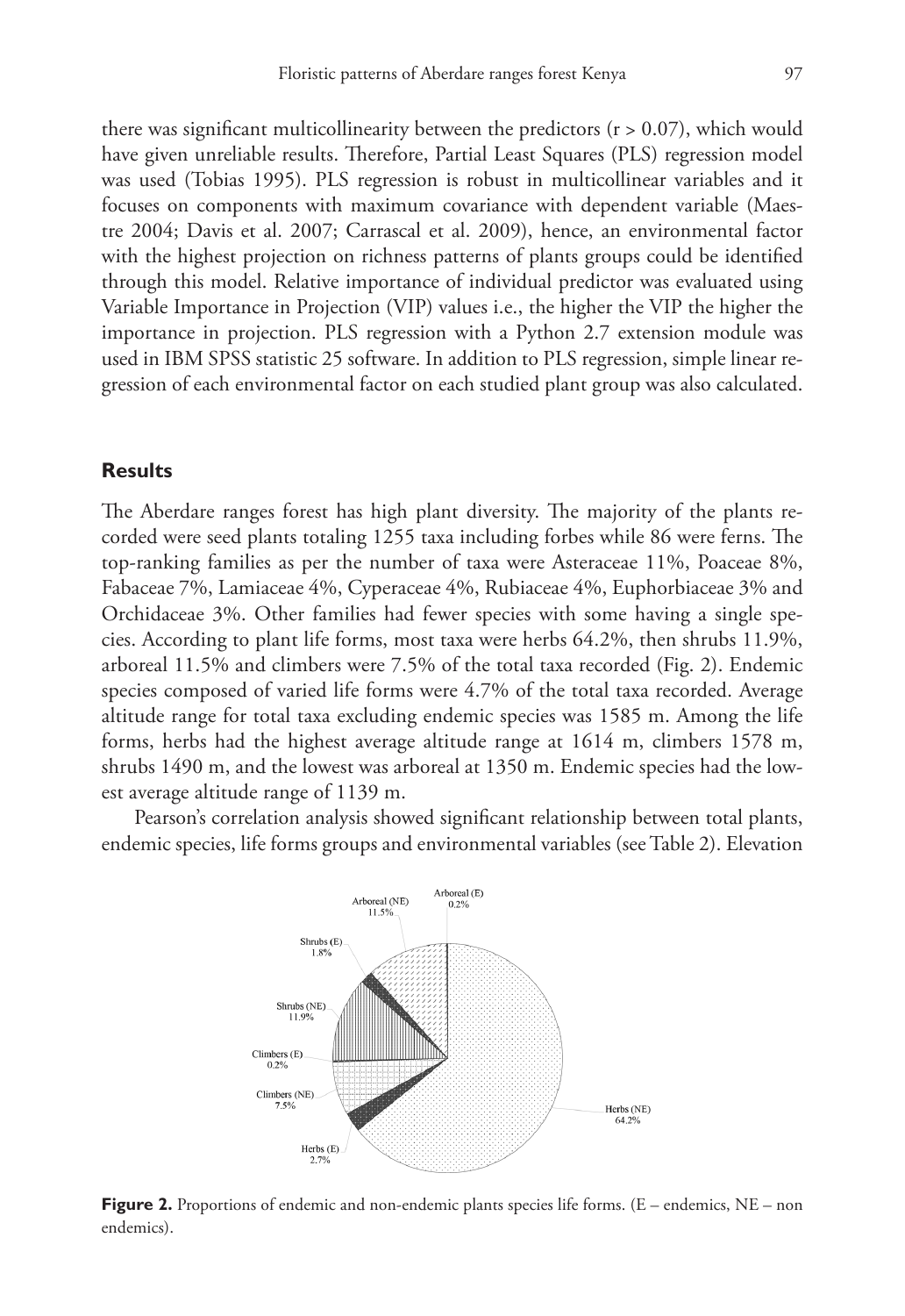|                    |                        |              |              |              | Correlations                               |              |              |                 |                    |              |
|--------------------|------------------------|--------------|--------------|--------------|--------------------------------------------|--------------|--------------|-----------------|--------------------|--------------|
|                    |                        |              |              |              | Altitude Air temp. Soil temp. Total plants | Herbs        |              | Shrubs Climbers | (Sqrt)<br>Arboreal | Ende-mics    |
| Altitude           | Pearson<br>Correlation | $\mathbf{1}$ | $-.985**$    | $-.977**$    | $-0.997**$                                 | $-.991**$    | $-.975**$    | $-.977**$       | $-984**$           | $.832**$     |
|                    | Sig. (2-tailed)        |              | 0.000        | 0.000        | 0.000                                      | 0.000        | 0.000        | 0.000           | 0.000              | 0.000        |
|                    | N                      |              | 20           | 20           | 20                                         | 20           | 20           | 20              | 20                 | 20           |
| Air temp.          | Pearson<br>Correlation |              | $\mathbf{1}$ | .938**       | .987**                                     | $.963**$     | $.992**$     | $.982**$        | $.994**$           | $-.806**$    |
|                    | Sig. (2-tailed)        |              |              | 0.000        | 0.000                                      | 0.000        | 0.000        | 0.000           | 0.000              | 0.000        |
|                    | N                      |              |              | 20           | 20                                         | 20           | 20           | 20              | 20                 | 20           |
| Soil temp.         | Pearson<br>Correlation |              |              | $\mathbf{1}$ | $.965***$                                  | $.984**$     | $.912**$     | $.913**$        | $.932**$           | $-.767**$    |
|                    | Sig. (2-tailed)        |              |              |              | 0.000                                      | 0.000        | 0.000        | 0.000           | 0.000              | 0.000        |
|                    | N                      |              |              |              | 20                                         | 20           | 20           | 20              | 20                 | 20           |
| Total<br>plants    | Pearson<br>Correlation |              |              |              | $\mathbf{1}$                               | $.991**$     | .981**       | $.985***$       | .988**             | $-.853**$    |
|                    | Sig. (2-tailed)        |              |              |              |                                            | 0.000        | 0.000        | 0.000           | 0.000              | 0.000        |
|                    | N                      |              |              |              |                                            | 20           | 20           | 20              | 20                 | 20           |
| Herbs              | Pearson<br>Correlation |              |              |              |                                            | $\mathbf{1}$ | .948**       | $.959**$        | $.961**$           | $-.844**$    |
|                    | Sig. (2-tailed)        |              |              |              |                                            |              | 0.000        | 0.000           | 0.000              | 0.000        |
|                    | N                      |              |              |              |                                            |              | 20           | 20              | 20                 | 20           |
| Shrubs             | Pearson<br>Correlation |              |              |              |                                            |              | $\mathbf{1}$ | $.989**$        | $.995**$           | $-.825***$   |
|                    | Sig. (2-tailed)        |              |              |              |                                            |              |              | 0.000           | 0.000              | 0.000        |
|                    | N                      |              |              |              |                                            |              |              | 20              | 20                 | 20           |
| Climbers           | Pearson<br>Correlation |              |              |              |                                            |              |              | $\mathbf{1}$    | $.988**$           | $-.877**$    |
|                    | Sig. (2-tailed)        |              |              |              |                                            |              |              |                 | 0.000              | 0.000        |
|                    | N                      |              |              |              |                                            |              |              |                 | 20                 | 20           |
| (Sqrt)<br>Arboreal | Pearson<br>Correlation |              |              |              |                                            |              |              |                 | $\mathbf{1}$       | $-.828**$    |
|                    | Sig. (2-tailed)        |              |              |              |                                            |              |              |                 |                    | 0.000        |
|                    | N                      |              |              |              |                                            |              |              |                 |                    | 20           |
| Endemics           | Pearson<br>Correlation |              |              |              |                                            |              |              |                 |                    | $\mathbf{1}$ |

Table 2. Correlation analysis between environmental factors and plant species groups.

\*\*. Correlation is significant at the 0.01 level (2-tailed). (Sprt) refers to transformed variable by square rooting

had negative correlation with herbs, shrubs, climbers and arboreal. Total plants also had negative correlation with elevation but endemic species showed a weak positive relationship. Both air and soil temperatures showed significant positive relations with all life form groups. Endemic species had negative correlations with air and soil temperature while total plants had positive relationship with both temperatures. Simple linear regression indicated variations in richness patterns of the studied taxa groups. Elevation explained 99.3% of total plant richness and 69.2% for endemic species. Air and soil temperatures also had higher influence on total plant richness explaining 97.4% and 93.2% respectively. Strikingly, temperature variables showed lower prediction on endemic species with just 64.9% explained by air temperature and 58.9% by soil temperatures. In general, all the environmental factors had significant prediction on all life form groups' richness and distribution patterns (*P* < 0.000) (Table 2). Soil temperature was found to have the least influence on richness patterns prediction compared to other environmental factors.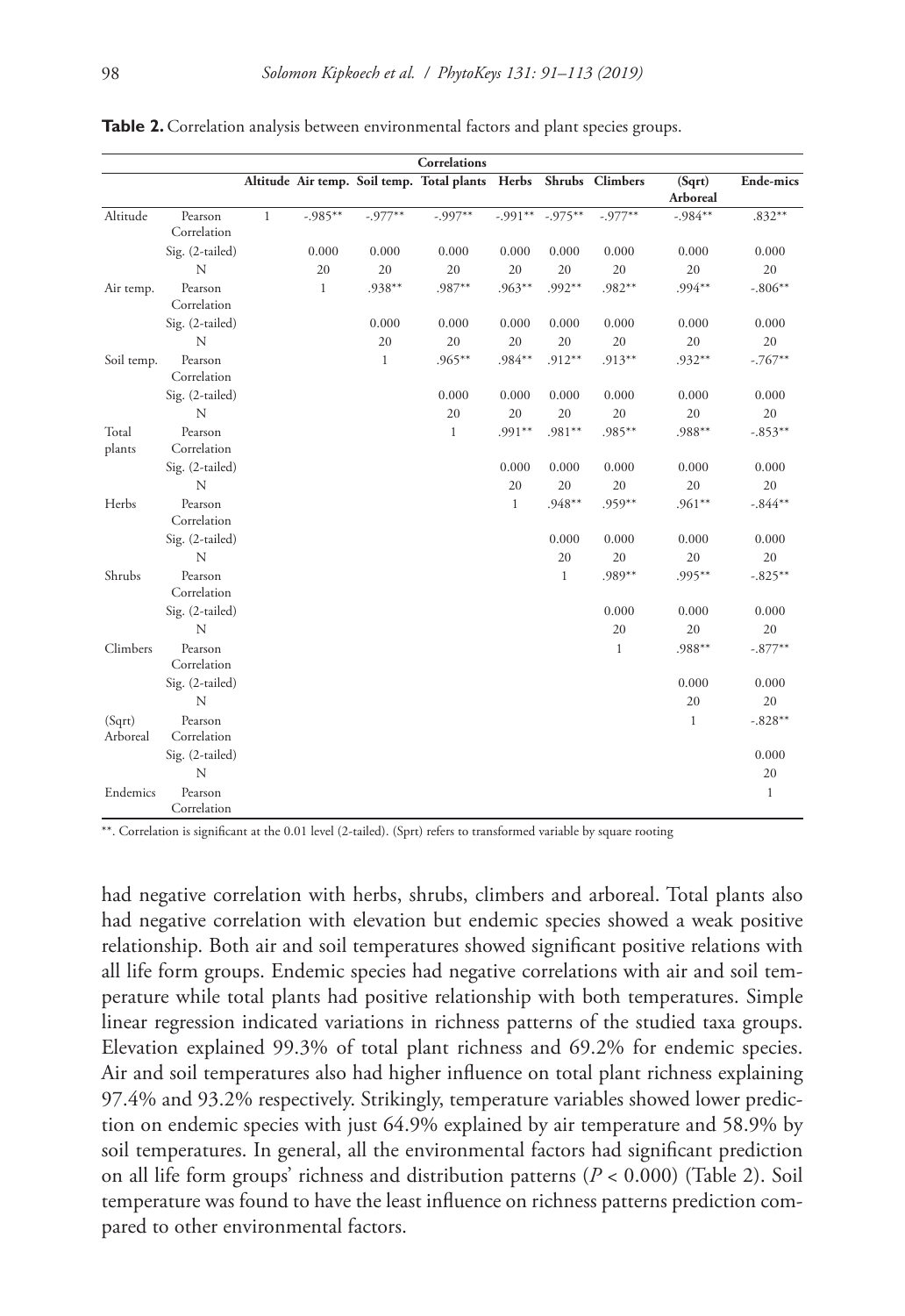Total plants showed significant monotonic declining trend with increasing elevation (β = − 0.997,  $R^2$  = 0.95). Total plants species richness peaked at 2000−2100 m a.s.l. with 1032 taxa then gradually declined to just 171 taxa at the summit of the mountain. On the contrary, endemic species increased with increasing elevation ( $\beta = 0.832$ , *R*<sup>2</sup> = 0.692) with richness maximum at 3300–3700 m a.s.l., suggesting that endemism was favored in high altitudes with associated harsh climatic conditions. Similar significant monotonic declining trends along the altitude were also observed among the life forms groups; herbs (β = − 0.991, *R2* = 0.982), shrubs (β = − 0.975, *R2* = 0.950), climbers (β = − 0.977,  $R^2$  = 0.954), and aboreals (β = − 984,  $R^2$  = 0.983). Trends of life form groups along air and soil temperature gradients are listed in Table 3.

PLS regression model indicated the importance of each studied environmental factor in projecting richness patterns among the studied groups. Elevation, air and soil temperatures projected significant richness trends for total plants ( $R^2$  = 0.988) and low projection in endemic richness trends  $(R^2 = 0.639)$ . Other proportions of variance explained by our PLS model in herbs, shrubs, climbers and arboreal were also high and significant (Table 4). Elevation was indicated to have the highest relative importance in richness patterns of all the plant groups (V.I.P.  $> 1$ ) (Maestre 2004). Air temperature showed high relative importance in projection of all studied groups except for the herbs which was slightly below 1 (Table 4). Soil temperature was the least influencing variable overall in all the studied groups. Elevation had negative and positive relationship with total plants and endemic species respectively. In contrast, air and soil temperatures showed positive relationships with total plants and life form groups but negative relations with endemic species It was interesting to note that similar results shown in correlation and simple linear regression analysis were also observed in PLS model.

### Plants of special concern

Aberdare ranges forest harbors a number of globally important plant species. A total of 73 species have been assessed globally to be threatened and 30 species are possibly threatened according to Botanic Gardens Conservation International threat search

| <b>Environmental variables</b>  | <b>Total plants</b> | <b>Endemics</b> | Herbs    | <b>Shrubs</b> | <b>Climbers</b> | Arboreal |
|---------------------------------|---------------------|-----------------|----------|---------------|-----------------|----------|
| Altitude                        |                     |                 |          |               |                 |          |
| Pearson Correlation (r)         | $-0.997$            | 0.832           | $-0.991$ | $-0.975$      | $-0.977$        | $-0.984$ |
| Sig (1-tailed) ( $p < 0.05$ )   | 0.000               | 0.000           | 0.000    | 0.000         | 0.000           | 0.000    |
| Model Summary $(R^2)$           | 0.993               | 0.692           | 0.982    | 0.950         | 0.954           | 0.969    |
| Air Temperature                 |                     |                 |          |               |                 |          |
| Pearson Correlation (r)         | 0.987               | $-0.806$        | 0.963    | 0.992         | 0.982           | 0.994    |
| Sig (1-tailed) ( $p < 0.05$ )   | 0.000               | 0.000           | 0.000    | 0.000         | 0.000           | 0.000    |
| Model Summary (R <sup>2</sup> ) | 0.974               | 0.649           | 0.928    | 0.984         | 0.964           | 0.988    |
| Soil Temperature                |                     |                 |          |               |                 |          |
| Pearson Correlation (r)         | 0.965               | $-0.767$        | 0.984    | 0.912         | 0.913           | 0.932    |
| Sig (1-tailed) ( $p < 0.05$ )   | 0.000               | 0.000           | 0.000    | 0.000         | 0.000           | 0.000    |
| Model Sum $(R^2)$               | 0.932               | 0.589           | 0.968    | 0.832         | 0.833           | 0.869    |

**Table 3.** Simple linear regression of altitude, air temperature, soil temperature and each plant group.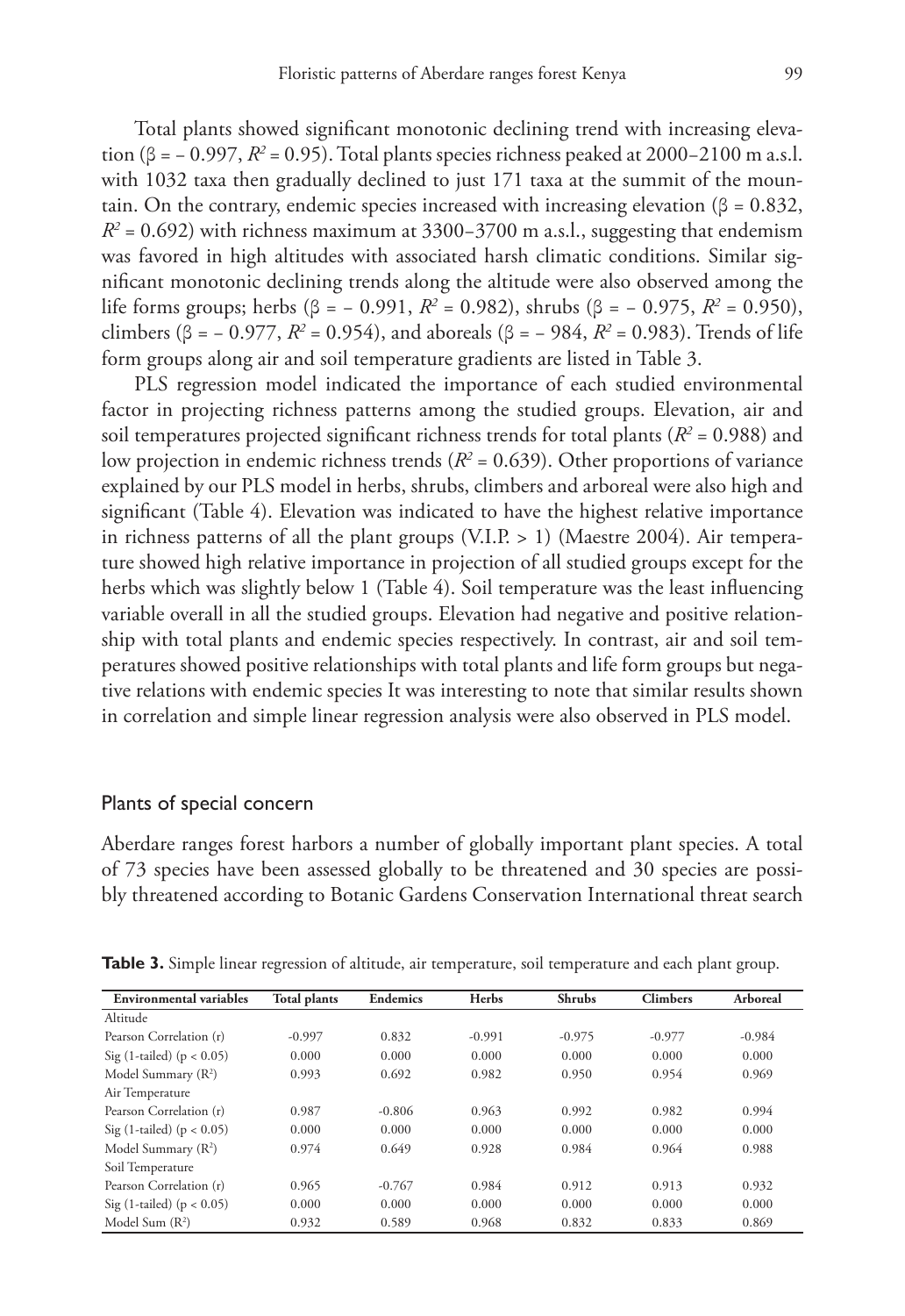| <b>Species Groups</b> | <b>Parameters</b> | V.I. P | W        | L        | Proportion of Variances explained (adjusted $R^2$ ) |
|-----------------------|-------------------|--------|----------|----------|-----------------------------------------------------|
| <b>Total Plants</b>   |                   |        |          |          | 0.988                                               |
| Elevation             | $-0.553$          | 1.014  | $-0.585$ | $-0.583$ |                                                     |
| Air Temperature       | 3.423             | 1.004  | 0.580    | 0.575    |                                                     |
| Soil Temperature      | $-9.427$          | 0.982  | 0.567    | 0.574    |                                                     |
| Endemic species       |                   |        |          |          | 0.639                                               |
| Elevation             | 0.053             | 1.037  | 0.599    | 0.583    |                                                     |
| Air Temperature       | 3.241             | 1.005  | $-0.580$ | $-0.576$ |                                                     |
| Soil Temperature      | 2.615             | 0.957  | $-0.552$ | $-0.574$ |                                                     |
| Herbs                 |                   |        |          |          | 0.980                                               |
| Elevation             | $-0.316$          | 1.012  | $-0.584$ | $-0.583$ |                                                     |
| Air Temperature       | $-10.046$         | 0.984  | 0.568    | 0.575    |                                                     |
| Soil Temperature      | 8.803             | 1.005  | 0.580    | 0.574    |                                                     |
| Shrubs                |                   |        |          |          | 0.941                                               |
| Elevation             | $-0.066$          | 1.015  | $-0.586$ | $-0.583$ |                                                     |
| Air Temperature       | 5.936             | 1.033  | 0.596    | 0.576    |                                                     |
| Soil Temperature      | $-4.647$          | 0.95   | 0.548    | 0.574    |                                                     |
| Climbers              |                   |        |          |          | 0.935                                               |
| Elevation             | $-0.098$          | 1.020  | $-0.589$ | $-0.583$ |                                                     |
| Air Temperature       | $-0.743$          | 1.025  | 0.592    | 0.576    |                                                     |
| Soil Temperature      | $-5.419$          | 0.953  | 0.550    | 0.574    |                                                     |
| Arboreals             |                   |        |          |          | 0.962                                               |
| Elevation             | $-0.005$          | 1.014  | $-0.586$ | $-0.583$ |                                                     |
| Air Temperature       | 0.392             | 1.024  | 0.591    | 0.576    |                                                     |
| Soil Temperature      | $-0.241$          | 0.960  | 0.555    | 0.574    |                                                     |

**Table 4.** Partial least square regression of combined environmental factors and species richness groups.

2019 ([https://tools.bgci.org/threat\\_search.php\)](https://tools.bgci.org/threat_search.php). This is a clear indication of the global importance of Aberdare ranges forest as a biodiversity hotspot and the urgent need for effective conservation measures to protect the threatened species and the rich plant diversity in general. The majority of the threatened species were herbs with 70 species, shrubs 12, climbers 11 and the arboreal numbered 10 (see Appendix 1).

### **Discussion**

### Plant species richness and distribution patterns

Plants diversity in Aberdare ranges is high, based on the total taxa recorded in our study. This was higher than the previous survey done by Schmitt (1991) which documented 778 species in 128 families and 421 genera. Altitude was found to have relatively higher influence on distribution and richness patterns of plant species in this forest. This suggests that the heterogeneous vegetation structure exhibited in the Aberdare ranges is a manifestation of altitude increase. This phenomenon has attracted a lot of debate with several factors mentioned as explanatories for habitat heterogeneity, e.g., energy, water, soils, and area. However, these factors are known to have direct influence on plant physiological processes which in turn control plant growth and spatial richness; at the same time these factors are directly influenced by altitude (Whittaker 1967; Rahbek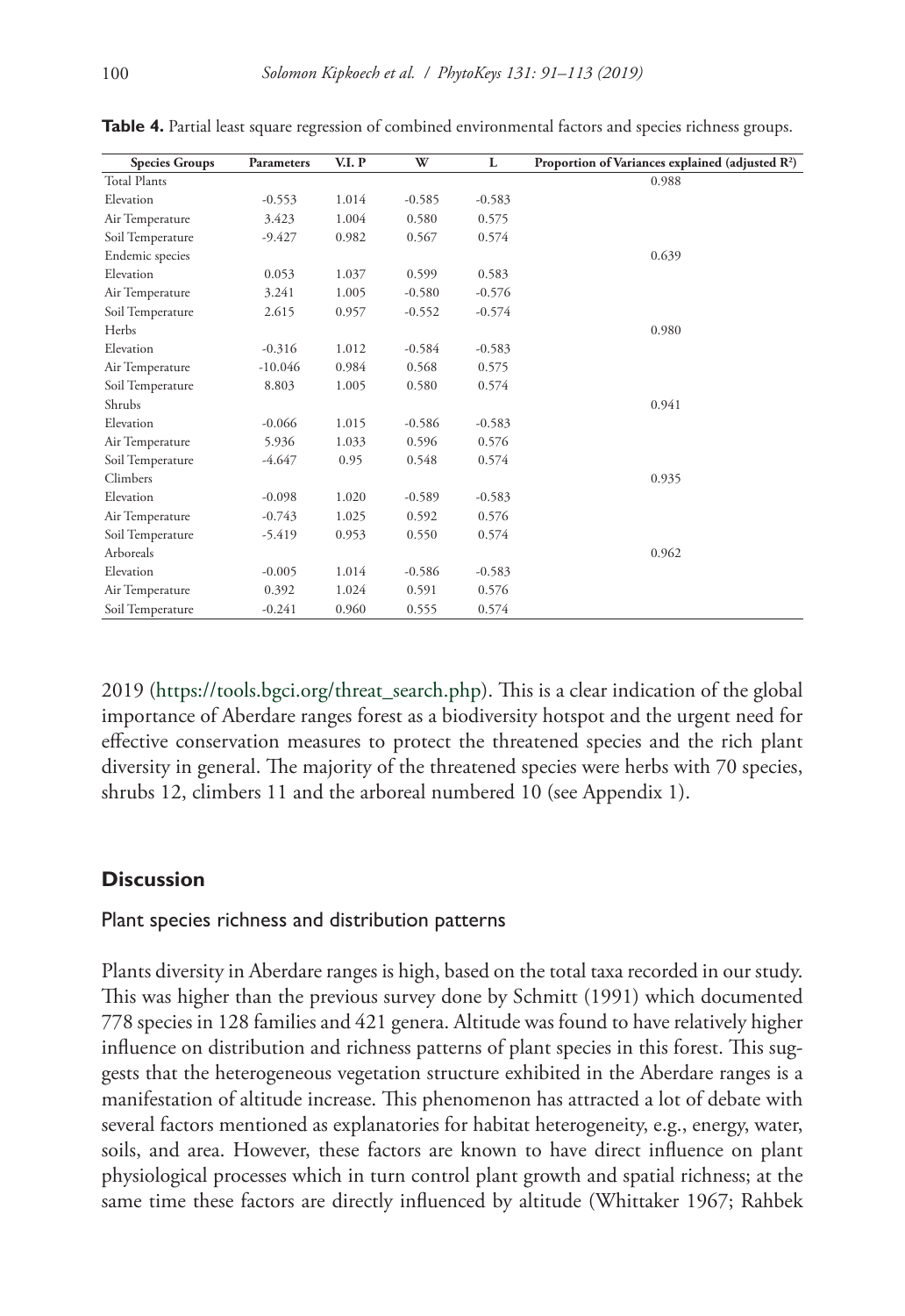1997; Schmitt et al. 2013; Berhanu et al. 2017). Therefore, altitudinal gradient can be regarded as an overall fundamental factor with indirect effects on species richness patterns. Dyakov (2014) argued that altitude can be used to provide insightful information on plants richness and distribution patterns, especially in ecosystems where other abiotic parameters are missing and this notion has been supported by this study. Total plant species in Aberdare showed a monotonic declining relationship with optimum altitude ranging between 2000–2100 m a.s.l., which was simply the foot of the Aberdare ranges. The aggregation of species at lower elevation indicated mass effect which coincided with Rahbek's (1997) observation that lowlands represent sink habitats with higher species richness than other higher elevation zones. This higher richness is likely due to the infusion of species from surrounding lowland vegetation which could not survive at higher elevations (Rahbek 1997). It is also probable that human transferred species might have been perfectly integrated and naturalized during early historic community settlements in and around Aberdare mountains (Trigas et al. 2013). The known harsh environmental constraints at higher elevations such as cooler temperatures, low energy, shorter growing seasons, solifluction, isolation, etc., could have deterred to an extent any immigration, dispersal and invasiveness of new plant species at these elevated areas (Hedberg 1964; Vetaas and Grytnes 2002; Dyakov 2014). Furthermore, monotonic decline of species richness could be due to the absence of true montane flora in Aberdare, where the current richness patterns are a result of the spread of lowland species that could withstand and adapt to the mentioned harsh conditions associated with higher elevations (Hedberg and Hedberg 1979; Trigas et al. 2013). Numerous studies in similar montane ecosystems have reported monotonic decline of floristic richness. In Ethiopian afromontane vegetation, species richness peaked between 1600–1700 m a.s.l. which was lower than Aberdare despite both mountains flanking the Great Rift Valley (Berhanu et al. 2017). Vetaas and Grytnes (2002), using interpolated data of Nepal Himalayas, found a hump-shaped unimodal relationship with maxima species richness between 1500–2500 m a.s.l., which was similar to this study.

There was a slight increase in richness of herbs between 2000–2100 m a.s.l. then a monotonic decline as altitude increases. Herbs showed higher gamma diversity i.e., total species in each altitude band, compared to other studied plant groups in entire altitude gradient of Aberdare ranges. Regarding this observation, this study contrasted with Schmitt et al. (2010) generalization that herbs are more sensitive to small-scale changes in environmental conditions while woody plants are affected by environmental changes at larger scale. If this was the case then woody species richness i.e., shrubs and arboreal would be more abundant at higher altitudes which was not observed in this study. As floral richness is known to be maximum at altitudes associated with their optimal climatic gradients (Lomolino 2001; Dyakov 2014), based on this study 2000–2200 m a.s.l. seems to be the focal altitude for total plants in Aberdare ranges forest. The effects of heavy deforestation at lower altitudes in close proximity to local communities around the forest (Butynski 1999; Lambrechts et al. 2003; KWS 2010; KFS 2010) were not shown in our study. It was expected that richness in shrubs and arboreal would be low at the foot of the range as a result of overexploitation then a slow or even absent succession by arboreal species afterwards.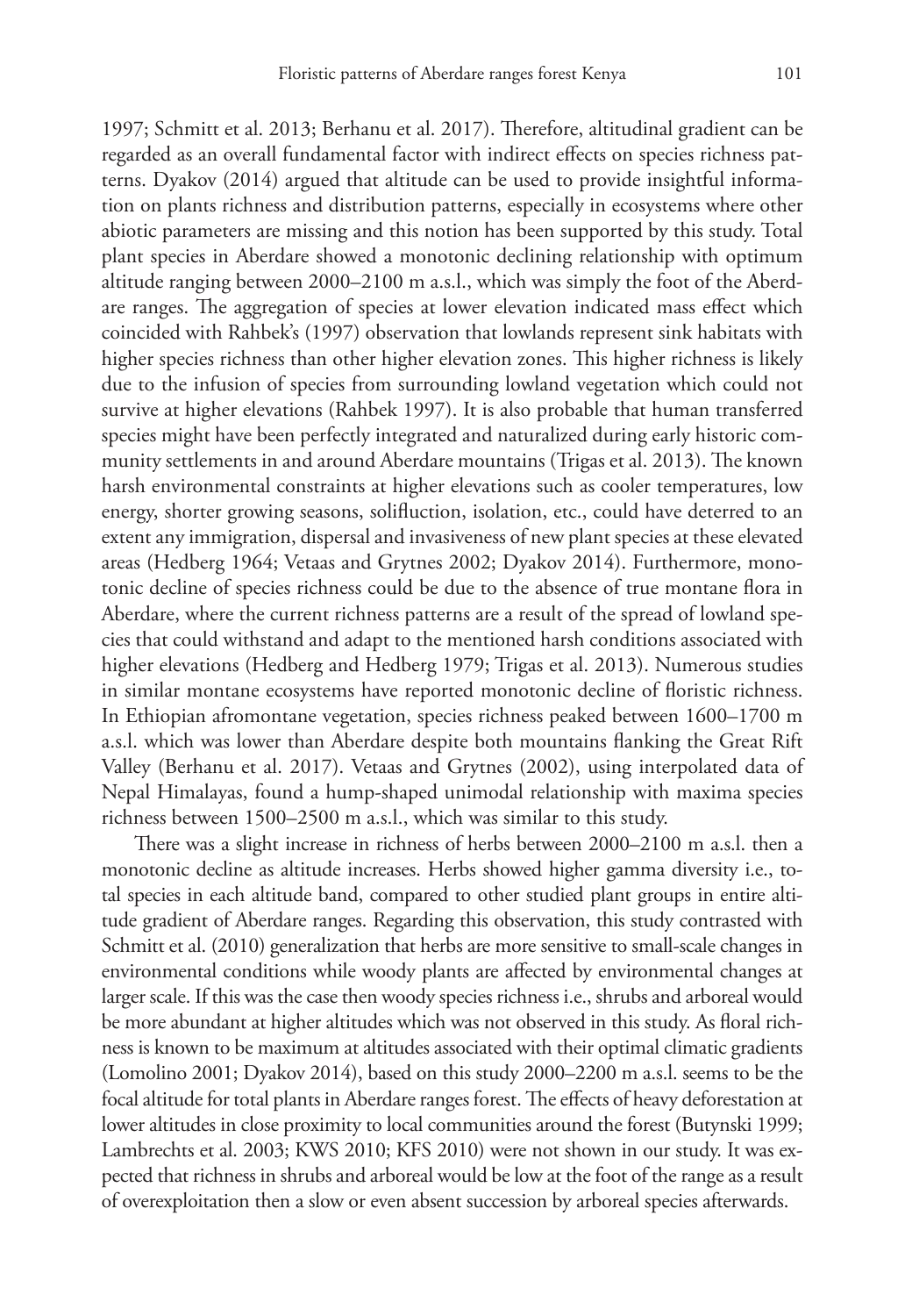### Endemism

A total of 63 species were endemic in Aberdare ranges forest. Most of these endemics were herbs - with 35 species, then shrubs 23, climbers 3 and the lowest were arboreal with 2 species (see Appendix 2). The altitudinal range sizes, i.e., between the minimum and maximum altitude, of these endemic species varied from as low as 100 m for *Cissampelos friesiorum* Diels, 150 m for *Senecio margaritae* C.Jeffrey to 2500 m for *Adenocarpus mannii* (Hook.f.) Hook.f. and *Erica sylvatica* (Welw. ex Engl.) Beentje. Endemic species had positive relations with elevation and negative relations with both air and soil temperatures. There was a continuous spread of endemic species in the entire forest; however, higher richness was observed at higher altitude. Endemism richness maxima ranged between 3200–3900 m a.s.l., which overlapped with the endemic species of the Himalayas mountain which peaked between 3500–4500 m a.s.l. (Vetaas and Grytnes 2002). This study supported the generalization that endemic species as restricted range taxa were manifested by the survival of species in refugia during Pleistocene climatic fluctuations and/or their resilience and adaptation to unique long-term abiotic conditions that promoted morphological differentiation of relict taxa (Lovett and Friis 1994; Lovett et al. 2000). Higher endemism towards the top of Aberdare ranges might be a result of temporal individual responses of plant species to climatic vicissitudes leading to novel assemblages at high altitudes as different species move individually up the slope (Lovett et al. 2005). There was a notably rapid increase in endemic richness at 2700–3000 m a.s.l. which coincided also with the rapid decrease in total plant species richness. This striking feature was also observed among the endemics of the Himalayas in Nepal although at higher altitudes above 4000 m a.s.l. (Vetaas and Grytnes 2002). The authors at Himalayas Nepal argued that timberline and glaciation limits are responsible for the inverse relationship between endemism and total plant richness. However, this view was only partially supported in our study due to the current absence of glaciers in the Aberdare ranges which are thought to have disappeared during early Holocene glaciation (Young 1980; Rosqvist 1990; Mark and Osmaston 2008). This study therefore suggests that perhaps localized competition among plant species has an effect on endemic richness and diversity although this largely remains a speculative concept. Increasing isolation and decreasing surface area at higher elevation which are responsible for fragmentation of species population, have been argued to facilitate endemism because of the small population's vulnerability to speciation (Trigas et al. 2013 and references there in). The formation of the Aberdare mountains during the break-up of Gondwanaland millions of years ago led to isolation of plant species that existed then. Over time these species have undergone speciation, resulting in numerous endemic species (Butynski 1999).

### Conservation priorities

In the wake of elevated anthropogenic threats and global climatic vicissitudes, conservation and management of Afromontane ecosystems should be prioritized, particularly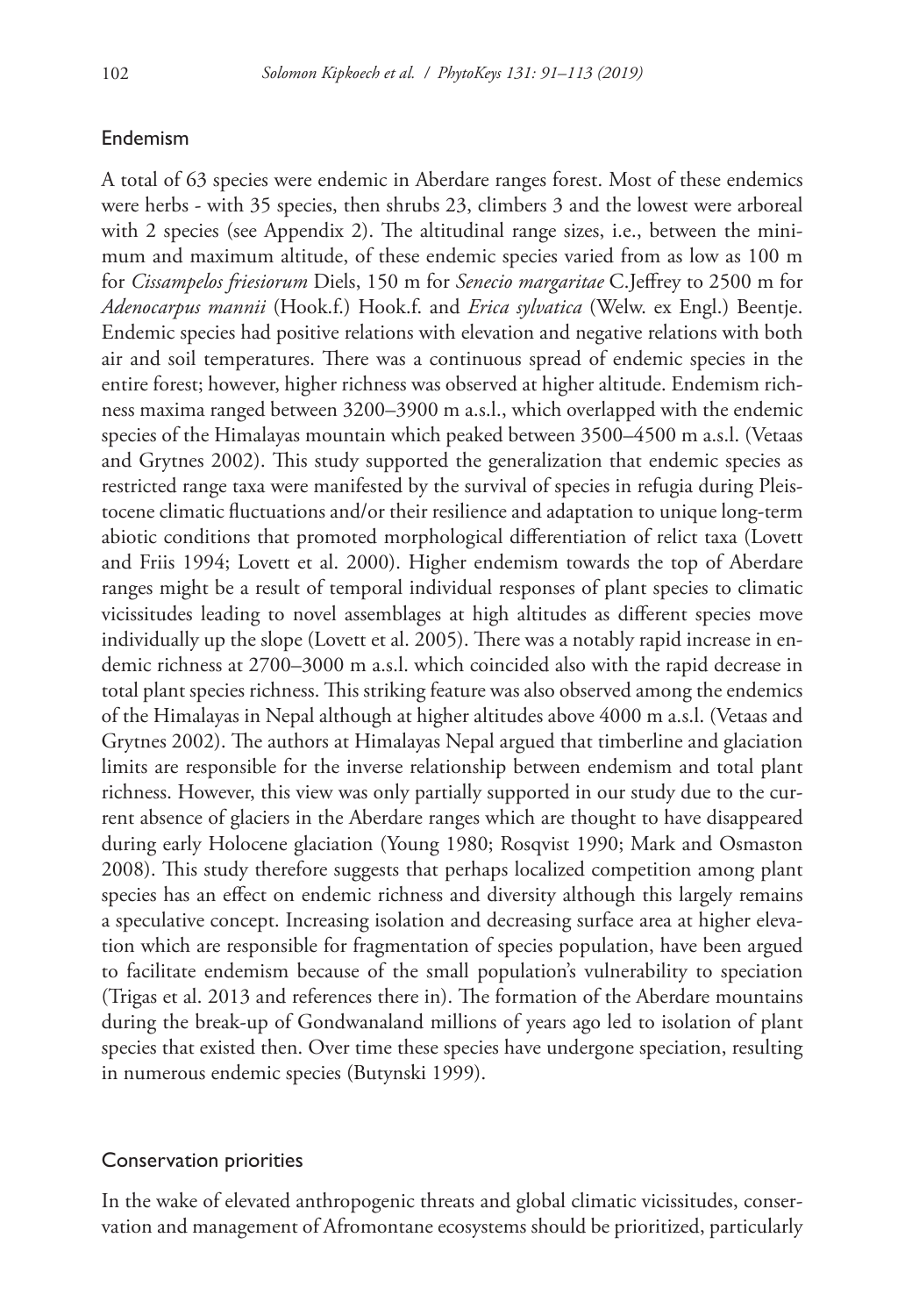for future biodiversity and sustainable provision of ecological services (Muiruri 1978; Myers et al. 2000; Hannah et al. 2002; Kiringe et al. 2007; KFS 2010; Schmitt et al. 2010; Di Minin et al. 2013; Anderson-Teixeira 2018). Afromontane forests are thought to provide survival options for plants in a changing climate through the close physical proximity of a wide range of habitats with varied biotic and abiotic factors (Lovett et al. 2005). Thus, the Aberdare ranges with its proven diverse flora and unique physical properties calls for more effective management interventions. Floristic composition and spatial patterns studied in this forest can steer conservation strategies by pinpointing exceptional rich species and ecologically unique zones (Platts et al. 2010). Thence, the type of management regime to be implemented should target the causal factors of observed richness patterns since species richness is an indicator of environment history (Lovett et al. 2000; Platts et al. 2010). This implies that any conservation intervention to be undertaken should focus on maintaining the forms and magnitudes of disturbances the existent vegetation has adapted to. For the case in Aberdare, higher endemic richness at higher elevations indicates the existence of undisturbed long-term environmental stability as argued by Lovett and Friis (1994), Sosef (1994) and Lovett et al. (2000). Therefore, disturbances should be minimized at this zone because the vegetation might not be resilient to perturbation. Networks of roads and camp sites should be reduced, if not totally eliminated, in upper parts of the forest (KFS 2010; KWS 2010). According to Connell (1978), Phillips et al. (1994) and Lovett et al. (2000) high species diversity is a result of intermediate levels of disturbance that enhances recruitment and regeneration of new species. If this concept of disturbancedriven species richness is applied at lower elevations of Aberdare, where there is a history of exploitation by local community (Butynski 1999), then it means that the great species richness observed at this region could be due to disturbance. Therefore, a suitable management intervention should complement the previous disturbances at appropriate levels and magnitude so as to maintain plant species complementation. This will necessitate some controlled small-scale extraction and utilization of forest resources around the foot of Aberdare ranges. Regulated extraction and utilization of forest products could be the best conservation strategy at species level as this can be an intermediate disturbance if well managed. The carrying capacity of the vegetation area to be grazed should be established prior to grazing.

In view of envisaged climatic changes, it has been suggested that ecosystems migrate to new regions as a result of climatic fluctuations (Hannah et al. 2002; Lovett et al. 2005). In fragmented ecosystems characterized by isolated habitats that are surrounded by agricultural or other human activities, such ecosystems will have no room for migration resulting in total collapse (Hannah et al. 2002). This scenario resonates with the present situation in the Aberdare ranges with agricultural activities surrounding the forest almost entirely. To overcome the impending predicament of ecosystem collapse, creation of corridors seems to be the best strategy, perhaps the only way, to facilitate ecosystem migration and enhance survival of species (Lovett et al. 2005).

Completion of a perimeter electric fence around the Aberdare ranges almost a decade ago has impacted significantly on both ecological and economic aspects of this region (Ark and Group 2011). However, the long-term effects of this fence regarding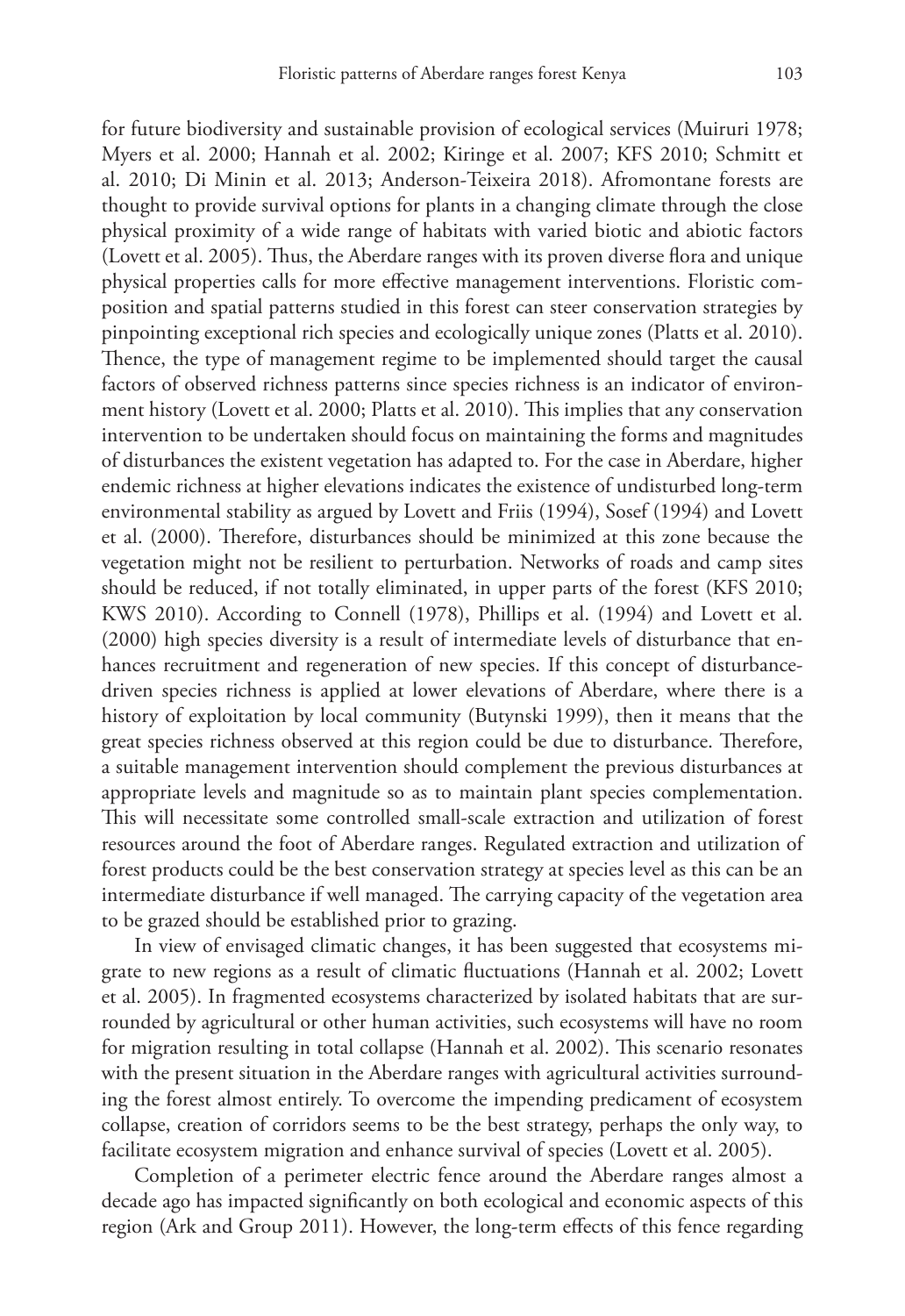migration and population increase of wildlife, particularly the large herbivores, have not been adequately addressed (Butynski 1999; Ark and Group 2011). A complete barrier to the migration of elephants has increased damage to vegetation mostly around their traditional migratory routes to the lower Laikipia savanna and Mount Kenya (Ark and Group 2011). Prolonged damage to vegetation in such areas will result in larger open grounds with reduced plant diversity which will lead to minimal utilization of nutrients by plants since the full range of plant niches is not covered (Lovett et al. 2005). This unbalanced destruction of vegetation in the Aberdare ranges will disrupt its ecological equilibrium and threaten the ecosystem functioning and sustainability in the long run (Tilman et al. 1996, 2006). In addition, the expanding populations of range-restricted elephants and other herbivores will increase vegetation damage in the near future. A management intervention in this respect should be at vegetation level and must aim at balancing utilization and regeneration of resources to maintain adequate vegetation cover and rich species diversity, thus maintaining ecological balance and ecosystem productivity of the Aberdare range forest. Migratory corridors should be established, perhaps along the traditional migratory routes, to facilitate seasonal migration of large herbivores in an out of Aberdare ranges.

Wildfires in the Aberdare ecosystem have been common incidences for past decades, occurring mostly during dry seasons in the months of January, February or March and a few cases in September (KFS 2010; KWS 2010). Causes of these fires vary from arsonist ferrying poles, charcoal burning, nearby litter burning during farmland preparations, camp fires and improper cigarette butt disposal by tourists (KFS 2010; KWS 2010; Njeri et al. 2018). Vegetation damages caused by fire are higher at the upper parts of Aberdare including the established plantations due to higher fuel biomass (Njeri et al. 2018). As a result, fragile habitats like the moorland which harbors high endemic and threatened species are negatively impacted. However, fires have also been found to facilitate regeneration of *Juniperus procera* Hochst. ex Endl., *Bambusa vulgaris* Schrad, *Hagenia abyssinica* (Bruce ex Steud.) J.F.Gmel. including some Pines, Cypress and Eucalyptus trees (KFS 2010; KWS 2010; Nyongesa and Vacik 2018). Therefore, the current management approach of prevention and suppression of fire implemented by the KWS and KFS in Aberdare is feasible in the moorland but misplaced in areas with firedependent plant species. This study recommends the implementation of an Integrated Fire Management (IFM) framework proposed by Nyongesa and Vacik (2018) in Mount Kenya forest as they are similar ecosystems. In IFM framework, fire-sensitive sites are protected while prescribed-burning is undertaken in fire-dependent ecosystems.

### **Conclusion**

Aberdare ranges forest is exceptionally rich with diverse flora and high endemic species. Floral richness in the entire mountain monotically declined along elevation and temperature gradients. Similar declines of richness were also depicted by the plant life form groups suggesting that growth forms can serve as surrogates for spatial physiog-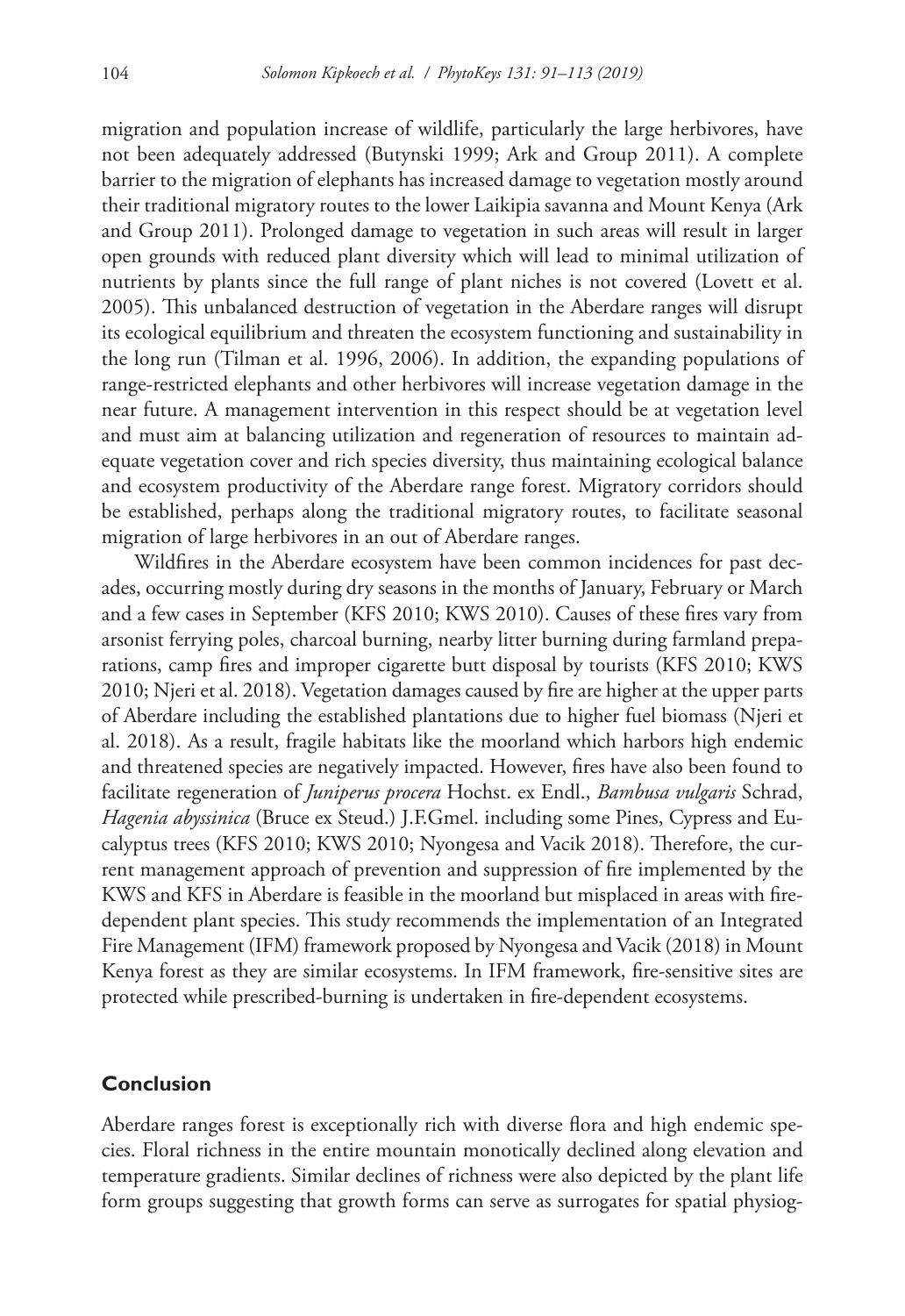nomy of plants that can guide in prioritizing specific areas for conservation (Acharya et al. 2011). Endemic species, by contrast, increased along the studied environmental gradients with richness maxima at higher elevations. The sharp increase of endemism at mid elevations coinciding with rapid reduction in total plant richness raises doubt on the role of competition in the evolution of endemic novelties.

In summary, the Aberdare ranges forest is composed of strikingly diverse flora uniquely distributed along elevational and temperature gradients. Observed richness and distribution patterns in the entire Aberdare range can provide tentative estimates for conservation importance (Acharya et al. 2011). For effective conservation and management of this ecosystem, both natural and human-induced changes should be put into consideration, and a dynamic site-specific management intervention be implemented rather than broad static interventions. This study proposes subdivision of the Aberdare ranges forest into conservation zones where different management programs can be implemented at specific zones based on the characteristics and composition of vegetation in those zones. Further, the study recommends enrichment planting with native species along with exotic species in attempts to rehabilitate heavily deforested patches in the Aberdare ranges forest. Exotic species including *Cupressus lusitanica* Mill, *Pinus patula* Schiede ex Schltdl. & Cham. and *Juniperus procera* Hochst. ex Endl. have been planted to about 35, 444 ha without enrichment planting (Butynski 1999). It has been found that the establishment of exclusively exotic species does not accelerate natural succession in degraded lands due to absence of native species (Mosandl and Günter 2008). Therefore, subsequent enrichment planting with native species after plantations of exotic species will likely accelerate restoration of biodiversity especially if animaldispersed species are planted in Aberdare ranges forest (Mosandl and Günter 2008).

### **Acknowledgements**

This study was supported by grants from the Backbone Talents Project of Wuhan Botanical Garden, CAS (Y655301M01) and from Sino-Africa Joint Research Center, CAS (SAJC201614). Much gratitude goes to the National Museums of Kenya, the East Africa Herbarium (EA) for provision of specimens for data extraction as well as preservation of our collected voucher specimens. We acknowledge the National Commission of Science, Technology and Innovation (NACOSTI), Kenya Forest Service (KFS) and Kenya Wildlife Service (KWS) for granting research permits and providing security during floristic surveys.

### **References**

Acharya BK, Chettri B, Vijayan L (2011) Distribution pattern of trees along an elevation gradient of Eastern Himalaya, India. Acta Oecologica 37(4): 329–336. [https://doi.](https://doi.org/10.1016/j.actao.2011.03.005) [org/10.1016/j.actao.2011.03.005](https://doi.org/10.1016/j.actao.2011.03.005)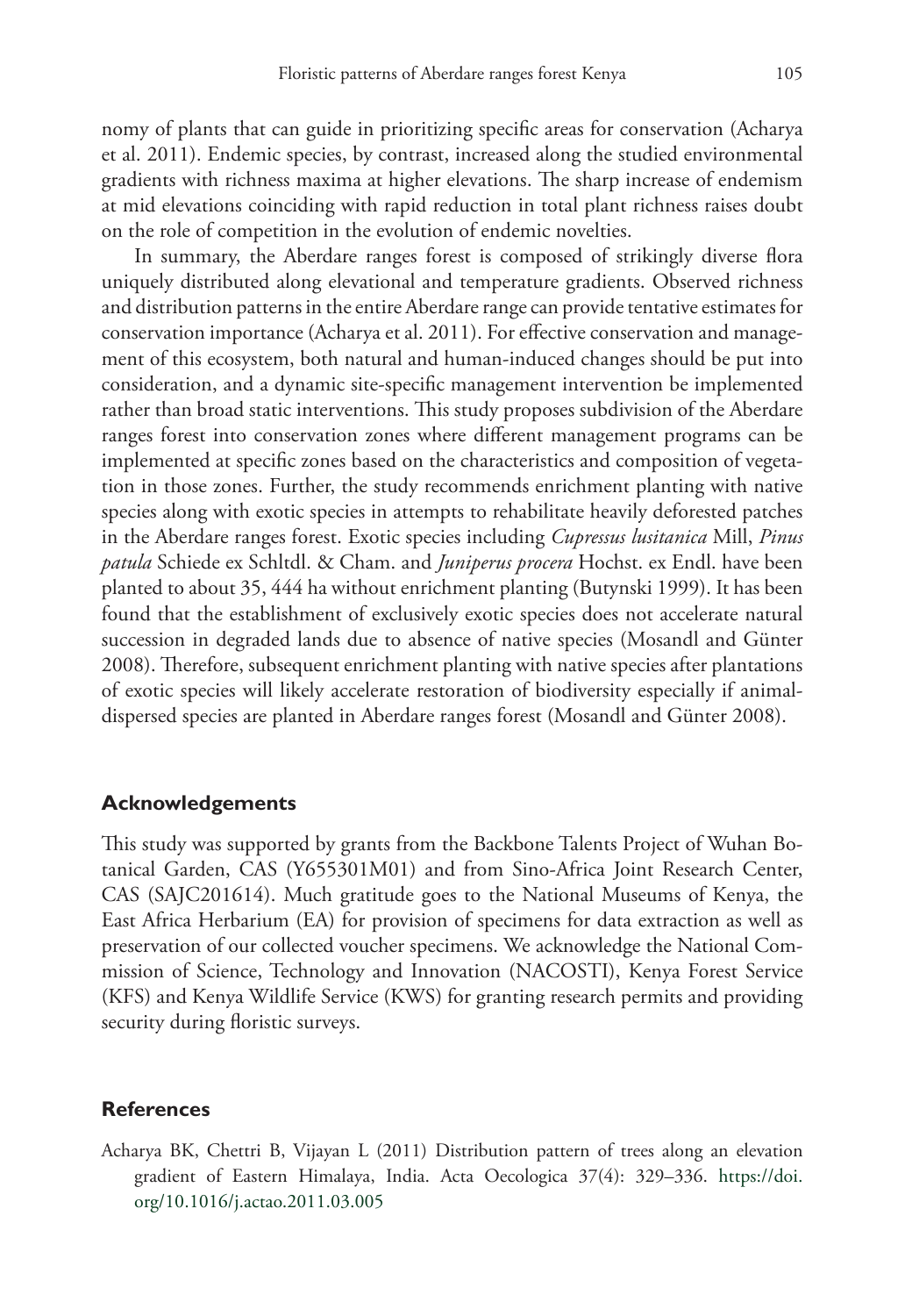- Agnew ADQ (2013) Upland Kenya wild flowers and ferns, third edition. Nature Kenya Publications, Nairobi.
- Agnew A, Agnew S (1994) Kenya upland wild flowers, second edition. East African Natural History, Nairobi.
- Anderson-Teixeira KJ (2018) Prioritizing biodiversity and carbon. Nature Climate Change 1. <https://doi.org/10.1038/s41558-018-0242-6>
- Ark R, Group KFW (2011) Environmental, social and economic assessment of the fencing of the Aberdare Conservation Area-Executive Summary. [http://wedocs.unep.org/bitstream/](http://wedocs.unep.org/bitstream/handle/20.500.11822/7505/) [handle/20.500.11822/7505/](http://wedocs.unep.org/bitstream/handle/20.500.11822/7505/)
- Bao F, Leandro TD, Rocha MD, Santos VS, Stefanello TH, Arruda R, Arnildo P, Damasceno-Junior GA (2018) Plant species diversity in a Neotropical wetland: Patterns of similarity, effects of distance, and altitude. Anais da Academia Brasileira de Ciências 90(1): 85–97. <https://doi.org/10.1590/0001-3765201720150370>
- Beentje H, Adamson J, Bhanderi D (1994) Kenya trees, shrubs, and lianas. National Museums of Kenya, Nairobi.
- Bennun LA, Njoroge P (1999) Important bird areas in Kenya. Nature Kenya, East Africa Natural History Society, Nairobi.<https://doi.org/10.5962/bhl.title.87589>
- Berhanu A, Woldu Z, Demissew S (2017) Elevation patterns of woody taxa richness in the evergreen Afromontane vegetation of Ethiopia. Journal of Forestry Research 28(4): 787–793. <https://doi.org/10.1007/s11676-016-0350-y>
- Bhattarai KR, Vetaas OR (2003) Variation in plant species richness of different life forms along a subtropical elevation gradient in the Himalayas, East Nepal. Global Ecology and Biogeography 12(4): 327–340. <https://doi.org/10.1046/j.1466-822X.2003.00044.x>
- Bhattarai KR, Vetaas OR, Grytnes JA (2004) Fern species richness along a central Himalayan elevational gradient, Nepal. Journal of Biogeography 31(3): 389–400. [https://doi.](https://doi.org/10.1046/j.0305-0270.2003.01013.x) [org/10.1046/j.0305-0270.2003.01013.x](https://doi.org/10.1046/j.0305-0270.2003.01013.x)
- Blundell M (1992) Wild flowers of East Africa (Collins photo guide). Harper Collins Publishers, London, 21–301.
- Blundo C, Malizia LR, Blake JG, Brown AD (2012) Tree species distribution in Andean forests: Influence of regional and local factors. Journal of Tropical Ecology 28(1): 83–95. [https://](https://doi.org/10.1017/S0266467411000617) [doi.org/10.1017/S0266467411000617](https://doi.org/10.1017/S0266467411000617)
- Braun HMH, National Agricultural Laboratories, Kenya Soil Survey (1986) Some characteristics and altitude relationships of temperatures in Kenya. Kenya Soil Survey, Nairobi.
- Butynski T (1999) Aberdares National Park and Aberdares Forest Reserves wildlife fence placement study and recommendations. Unpublished report to the Kenya Wildlife Service and the Kenya Forest Department, Nairobi.
- Carrascal LM, Galván I, Gordo O (2009) Partial least squares regression as an alternative to current regression methods used in ecology. Oikos 118(5): 681–690. [https://doi.org/10.1111/](https://doi.org/10.1111/j.1600-0706.2008.16881.x) [j.1600-0706.2008.16881.x](https://doi.org/10.1111/j.1600-0706.2008.16881.x)
- CEPF (2012) Eastern Afromontane Biodiversity Hotspot. Retrieved from [https://www.cepf.](https://www.cepf.net/sites/default/files/eastern_afromontane_ecosystem_profile_final.pdf) [net/sites/default/files/eastern\\_afromontane\\_ecosystem\\_profile\\_final.pdf](https://www.cepf.net/sites/default/files/eastern_afromontane_ecosystem_profile_final.pdf)
- Connell JH (1978) Diversity in tropical rain forests and coral reefs. Science 199(4335): 1302– 1310.<https://doi.org/10.1126/science.199.4335.1302>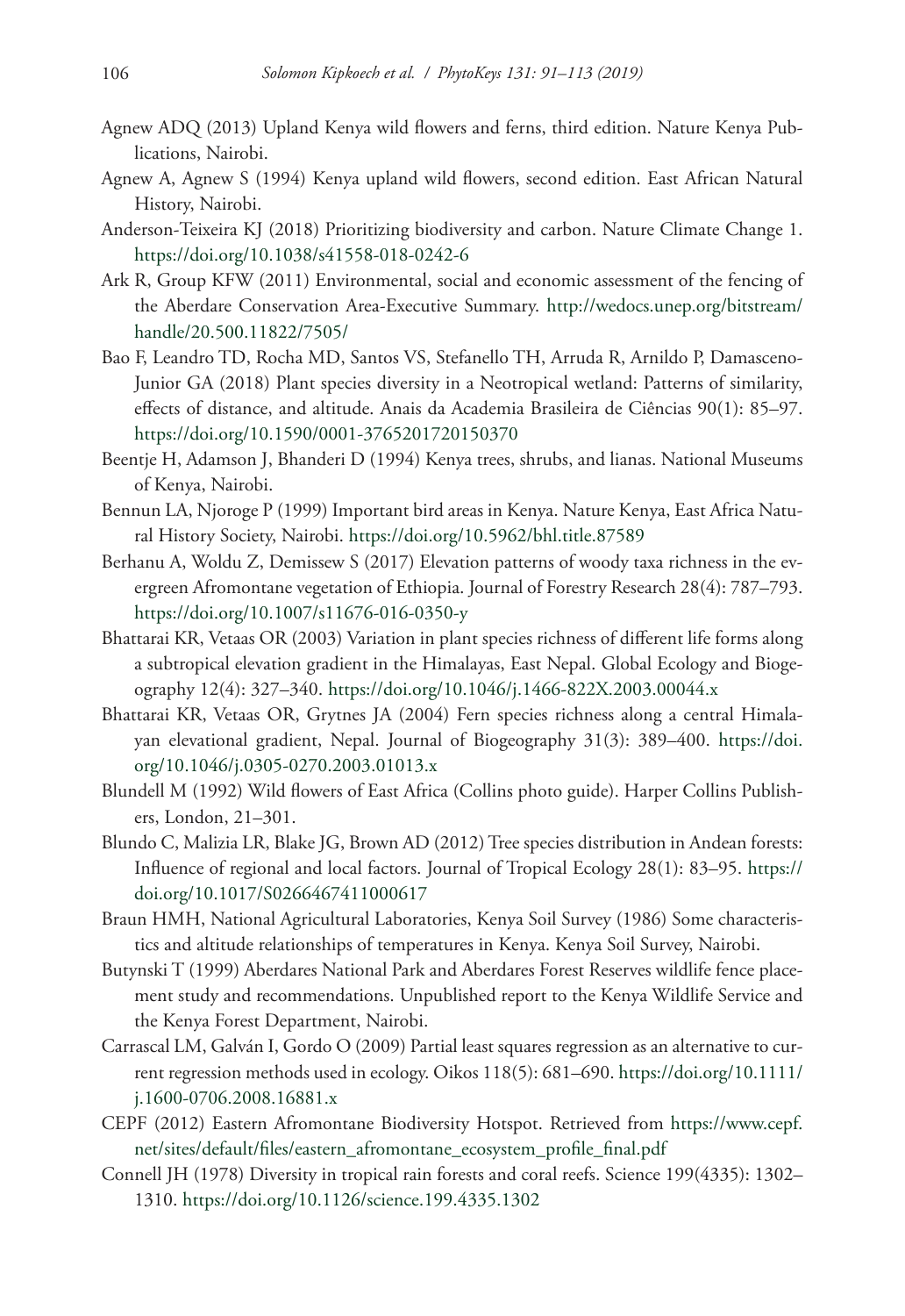- Davis JD, Debinski DM, Danielson BJ (2007) Local and landscape effects on the butterfly community in fragmented Midwest USA prairie habitats. Landscape Ecology 22(9): 341–1354. <https://link.springer.com/article/10.1007/s10980-007-9111-9>. [https://doi.](https://doi.org/10.1007/s10980-007-9111-9) [org/10.1007/s10980-007-9111-9](https://doi.org/10.1007/s10980-007-9111-9)
- Di Minin E, Macmillan DC, Goodman PS, Escott B, Slotow R, Moilanen A (2013) Conservation businesses and conservation planning in a biological diversity hotspot. Conservation Biology 27(4): 808–820. <https://doi.org/10.1111/cobi.12048>
- Dyakov N (2010) Gradient analysis: Theory, approaches and application. Nauka za Gorata 47(4): 3–14. <https://www.cabdirect.org/cabdirect/abstract/20173100206>
- Dyakov NR (2014) Gradient analysis of vegetation on the south slope of Vitosha Mountain, Southwest Bulgaria. Applied Ecology and Environmental Research 12(4): 1003–1025. [https://doi.org/10.15666/aeer/1204\\_10031025](https://doi.org/10.15666/aeer/1204_10031025)
- East African Meteorological Department (1970) Temperature data for stations in East Africa: Part I Nairobi.
- Grau O, Grytnes JA, Birks H (2007) A comparison of altitudinal species richness patterns of bryophytes with other plant groups in Nepal, Central Himalaya. Journal of Biogeography 34(11): 1907–1915. <https://doi.org/10.1111/j.1365-2699.2007.01745.x>
- Grytnes JA, Vetaas OR (2002) Species richness and altitude: A comparison between null models and interpolated plant species richness along the Himalayan altitudinal gradient, Nepal. American Naturalist 159(3): 294–304. <https://doi.org/10.1086/338542>
- Hamilton A, Perrott R (1981) A study of altitudinal zonation in the montane forest belt of Mt. Elgon, Kenya/Uganda. Vegetatio 45(2): 107–125.<https://doi.org/10.1007/BF00119220>
- Hannah L, Midgley G, Lovejoy T, Bond W, Bush M, Lovett JC, Scott D, Woodward FI (2002) Conservation of biodiversity in a changing climate. Conservation Biology 16(1): 264–268. <https://doi.org/10.1046/j.1523-1739.2002.00465.x>
- Hedberg O (1951) Vegetation belts of East African mountains. Stockholm: Svenska botaniska fôreningens.
- Hedberg O (1964) Features of afroalpine plant ecology. Sv växtgeografiska sällsk. [http://www.](http://www.diva-portal.org/smash/get/diva2:565487/FULLTEXT01.pdf) [diva-portal.org/smash/get/diva2:565487/FULLTEXT01.pdf](http://www.diva-portal.org/smash/get/diva2:565487/FULLTEXT01.pdf)
- Hedberg I, Hedberg O (1979) Tropical-alpine life-forms of vascular plants. Oikos 33(2): 297– 307.<https://doi.org/10.2307/3544006>
- KFS (Kenya Forest Service) (2010) Aberdare ranges forest management plan. Retrieved from <http://www.kenyaforestservice.org/documents/Aberdare.pdf>
- KWS (Kenya Wildlife Service) (2010) Aberdare forest reserve management plan 2010 2020. <http://geonode-rris.biopama.org/documents/868/download>
- Kiringe JW, Okello MM, Ekajul SW (2007) Managers' perceptions of threats to the protected areas of Kenya: Prioritization for effective management. Oryx 41(3): 314–321. [https://doi.](https://doi.org/10.1017/S0030605307000218) [org/10.1017/S0030605307000218](https://doi.org/10.1017/S0030605307000218)
- Lambrechts C, Woodley B, Church C, Gachanja M (2003) Aerial survey of the destruction of the Aberdare Range forests. Division of Early Warning and Assessment, UNEP. [http://](http://rhinoark.org/wp-content/uploads/2016/05/Aberdare_aerial_survey_ENGLISH.pdf) [rhinoark.org/wp-content/uploads/2016/05/Aberdare\\_aerial\\_survey\\_ENGLISH.pdf](http://rhinoark.org/wp-content/uploads/2016/05/Aberdare_aerial_survey_ENGLISH.pdf)
- Lee CB, Chun JH, Song HK, Cho HJ (2013) Altitudinal patterns of plant species richness on the Baekdudaegan Mountains, South Korea: Mid-domain effect, area, climate, and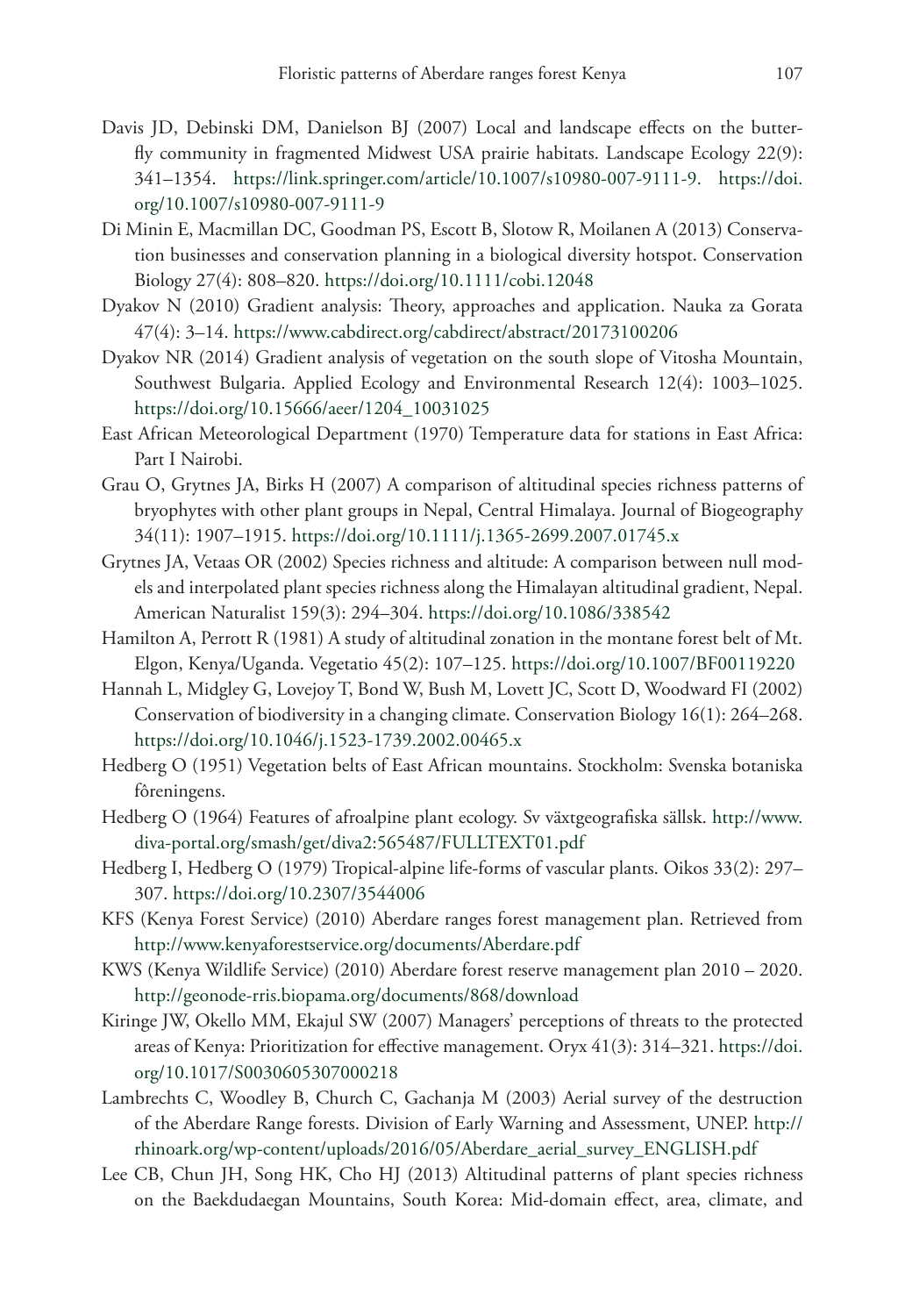Rapoport's rule. Ecological Research 28(1): 67–79. [https://doi.org/10.1007/s11284-012-](https://doi.org/10.1007/s11284-012-1001-1) [1001-1](https://doi.org/10.1007/s11284-012-1001-1)

- Lomolino M (2001) Elevation gradients of species-density: Historical and prospective views. Global Ecology and Biogeography 10(1): 3–13. [https://doi.org/10.1046/j.1466-](https://doi.org/10.1046/j.1466-822x.2001.00229.x) [822x.2001.00229.x](https://doi.org/10.1046/j.1466-822x.2001.00229.x)
- Lovett JC (1996) Elevational and latitudinal changes in tree associations and diversity in the Eastern Arc mountains of Tanzania. Journal of Tropical Ecology 12(5): 629–650. [https://](https://doi.org/10.1017/S0266467400009846) [doi.org/10.1017/S0266467400009846](https://doi.org/10.1017/S0266467400009846)
- Lovett JC (1999) Tanzanian forest tree plot diversity and elevation. Journal of Tropical Ecology 15(5): 689–694. <https://doi.org/10.1017/S0266467499001108>
- Lovett JC, Friis I (1994) Some patterns of endemism ın the tropıcal north east and eastern African woody flora. In The bıodıversıty of Afrıcan plants, Proceedıngs XIVth AETFAT Congress 22–27.
- Lovett JC, Rudd S, Taplin J, Frimodt-Møller C (2000) Patterns of plant diversity in Africa south of the Sahara and their implications for conservation management. Biodiversity and Conservation 9(1): 37–46.<https://doi.org/10.1023/A:1008956529695>
- Lovett JC, Marchant R, Taplin J, Kuper W (2005) The oldest rainforests in Africa: stability or resilience for survival and diversity. Phylogeny and conservation 198–229. [https://doi.](https://doi.org/10.1017/CBO9780511614927.009) [org/10.1017/CBO9780511614927.009](https://doi.org/10.1017/CBO9780511614927.009)
- Maestre FT (2004) On the importance of patch attributes, environmental factors and past human impacts as determinants of perennial plant species richness and diversity in Mediterranean semiarid steppes. Diversity & Distributions 10(1): 21–29. [https://doi.org/10.1111/](https://doi.org/10.1111/j.1472-4642.2004.00057.x) [j.1472-4642.2004.00057.x](https://doi.org/10.1111/j.1472-4642.2004.00057.x)
- Mark BG, Osmaston HA (2008) Quaternary glaciation in Africa: Key chronologies and climatic implications. Journal of Quaternary Science. Published for the Quaternary Research Association 23(6‐7): 589–608.<https://doi.org/10.1002/jqs.1222>
- Mittermeier RA, Myers N, Thomsen JB, Da Fonseca GA, Olivieri S (1998) Biodiversity hotspots and major tropical wilderness areas: Approaches to setting conservation priorities. Conservation Biology 12(3): 516–520.<https://doi.org/10.1046/j.1523-1739.1998.012003516.x>
- Mosandl R, Günter S (2008) Sustainable management of tropical mountain forests in Ecuador. <https://mediatum.ub.tum.de/682288>
- Muiruri W (1978) Bio-economic conflicts in resource use and management: A Kenyan case study. GeoJournal 2(4): 321–330. <https://doi.org/10.1007/BF00219282>
- Myers N, Mittermeier RA, Mittermeier CG, Da Fonseca GA, Kent J (2000) Biodiversity hotspots for conservation priorities. Nature 403(6772): 853–858. [https://doi.](https://doi.org/10.1038/35002501) [org/10.1038/35002501](https://doi.org/10.1038/35002501)
- Newmark WD, McNeally PB (2018) Impact of habitat fragmentation on the spatial structure of the Eastern Arc forests in East Africa: Implications for biodiversity conservation. Biodiversity and Conservation 27(6): 1387–1402.<https://doi.org/10.1007/s10531-018-1498-x>
- Njeri WF, Githaiga J, Mwala AK (2018) The effects of fires on plants and wildlife species diversity and soil physical and chemical properties at Aberdare Ranges, Kenya. Asian Journal of Forestry 2(1): 25–38. <https://doi.org/10.13057/asianjfor/r020104>
- Nyongesa K, Vacik H (2018) Fire Management in Mount Kenya: A Case Study of Gathiuru Forest Station. Forests 9(8): 481.<https://doi.org/10.3390/f9080481>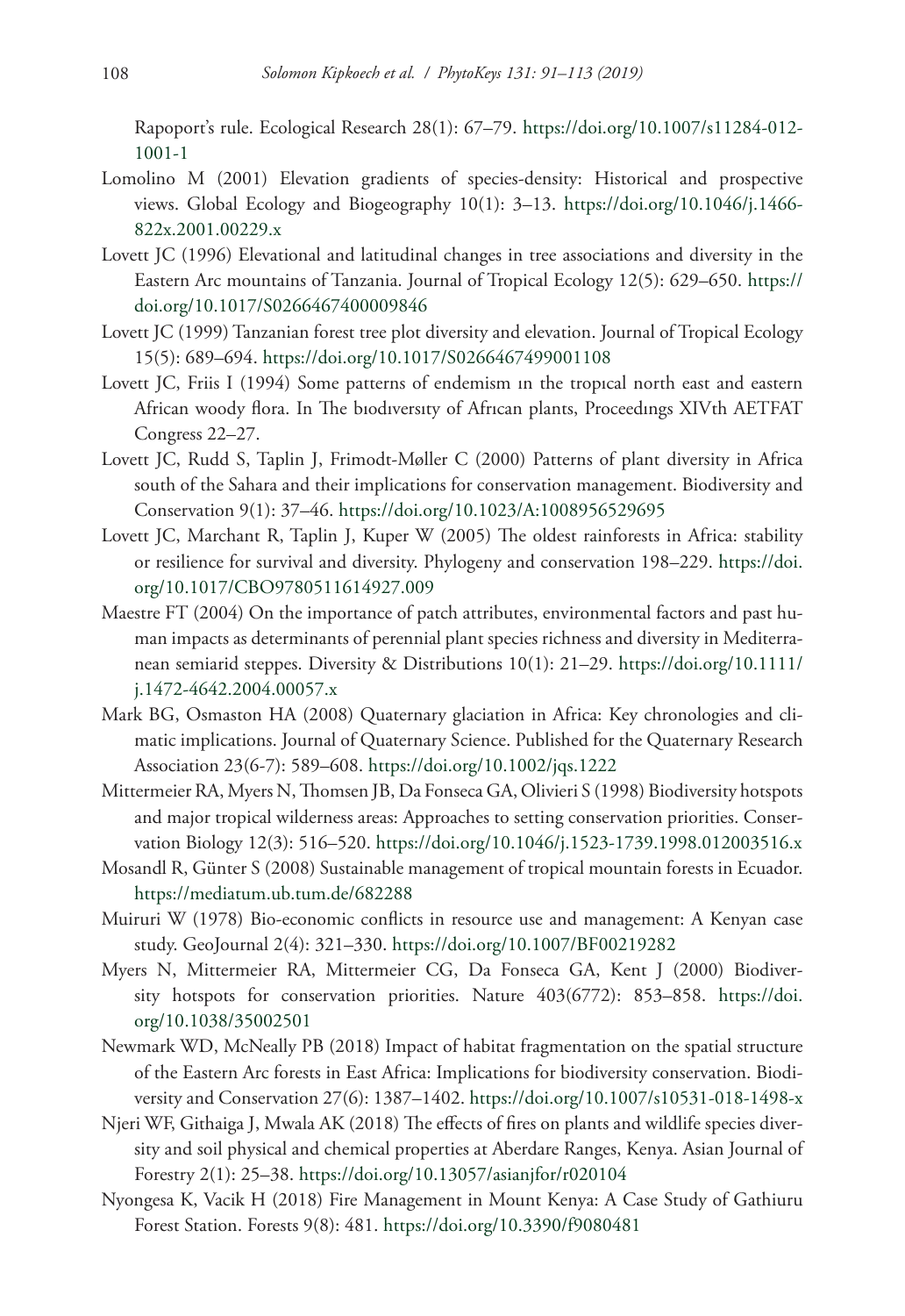- Peltorinne P (2004) The forest types of Kenya. Expedition reports of the Department of Geography, University of Helsinki 40: 8–13. [http://citeseerx.ist.psu.edu/viewdoc/download?do](http://citeseerx.ist.psu.edu/viewdoc/download?doi=10.1.1.494.8558&rep=rep1&type=pdf) [i=10.1.1.494.8558&rep=rep1&type=pdf](http://citeseerx.ist.psu.edu/viewdoc/download?doi=10.1.1.494.8558&rep=rep1&type=pdf)
- Phillips OL, Hall P, Gentry AH, Sawyer S, Vasquez R (1994) Dynamics and species richness of tropical rain forests. Proceedings of the National Academy of Sciences of the United States of America 91(7): 2805–2809. <https://doi.org/10.1073/pnas.91.7.2805>
- Platts PJ, Ahrends A, Gereau RE, McClean CJ, Lovett JC, Marshall AR, Pellikka PKE, Mulligan M, Fanning E, Marchant R (2010) Can distribution models help refine inventory‐ based estimates of conservation priority? A case study in the Eastern Arc forests of Tanzania and Kenya. Diversity & Distributions 16(4): 628–642. [https://doi.org/10.1111/j.1472-](https://doi.org/10.1111/j.1472-4642.2010.00668.x) [4642.2010.00668.x](https://doi.org/10.1111/j.1472-4642.2010.00668.x)
- Rahbek C (1997) The relationship among area, elevation, and regional species richness in neotropical birds. American Naturalist 149(5): 875–902. [https://www.journals.uchicago.edu/](https://www.journals.uchicago.edu/doi/abs/10.1086/286028) [doi/abs/10.1086/286028.](https://www.journals.uchicago.edu/doi/abs/10.1086/286028) <https://doi.org/10.1086/286028>
- Raunkiaer C (1934) The life forms of plants and statistical plant geography; being the collected papers of C. Raunkiaer. The life forms of plants and statistical plant geography; being the collected papers of C. Raunkiaer. [https://www.cabdirect.org/cabdirect/ab](https://www.cabdirect.org/cabdirect/abstract/19340701044)[stract/19340701044](https://www.cabdirect.org/cabdirect/abstract/19340701044)
- Rhino A (2016) Impact of 20 years of Conservation. RA fact sheet 2. [http://rhinoark.org/](http://rhinoark.org/resource-centre/) [resource-centre/](http://rhinoark.org/resource-centre/)
- Rosqvist G (1990) Quaternary glaciations in Africa. Quaternary Science Reviews 9(2–3): 281– 297. [https://doi.org/10.1016/0277-3791\(90\)90023-4](https://doi.org/10.1016/0277-3791(90)90023-4)
- Schmitt K (1991) The vegetation of the Aberdare National park, Kenya. Wagner, Innsbruck (Hochgebigsforschung) 7: 1–250.
- Schmitt CB, Denich M, Demissew S, Friis I, Boehmer HJ (2010) Floristic diversity in fragmented Afromontane rainforests: Altitudinal variation and conservation importance. Applied Vegetation Science 13(3): 291–304. [https://doi.org/10.1111/j.1654-](https://doi.org/10.1111/j.1654-109X.2009.01067.x) [109X.2009.01067.x](https://doi.org/10.1111/j.1654-109X.2009.01067.x)
- Schmitt CB, Senbeta F, Woldemariam T, Rudner M, Denich M (2013) Importance of regional climates for plant species distribution patterns in moist Afromontane forest. Journal of Vegetation Science 24(3): 553–568.<https://doi.org/10.1111/j.1654-1103.2012.01477.x>
- Sosef MSM (1994) Refuge begonias: taxonomy, phylogeny and historical biogeography of Begonia sect. Loasibegonia and sect. Scutobegonia in relation to glacial rain forest refuges in Africa. <https://library.wur.nl/WebQuery/wurpubs/fulltext/165201>
- Sosef MS, Dauby G, Blach-Overgaard A, Van Der Burgt X, Catarino L, Damen T, Deblauwe V, Dessein S, Dransfield J, Droissart V, Duarte MC, Engledow H, Fadeur G, Figueira R, Gereau RE, Hardy OJ, Harris DJ, Heij JD, Janssens S, Klomberg Y, Ley AC, Mackinder BA, Meerts P, Van de Peol JL, Sonke B, Stevart T, Stoffelen P, Svenning JC, Sepulchre P, Zaiss R, Wieringa JJ, Couvreur TLP (2017) Exploring the floristic diversity of tropical Africa. BMC Biology 15(1): 15. <https://doi.org/10.1186/s12915-017-0356-8>
- Tilman D, Wedin D, Knops J (1996) Productivity and sustainability influenced by biodiversity in grassland ecosystems. Nature 379(6567): 718 pp. <https://doi.org/10.1038/379718a0>
- Tilman D, Reich PB, Knops JM (2006) Biodiversity and ecosystem stability in a decade-long grassland experiment. Nature 441(7093): 629–632.<https://doi.org/10.1038/nature04742>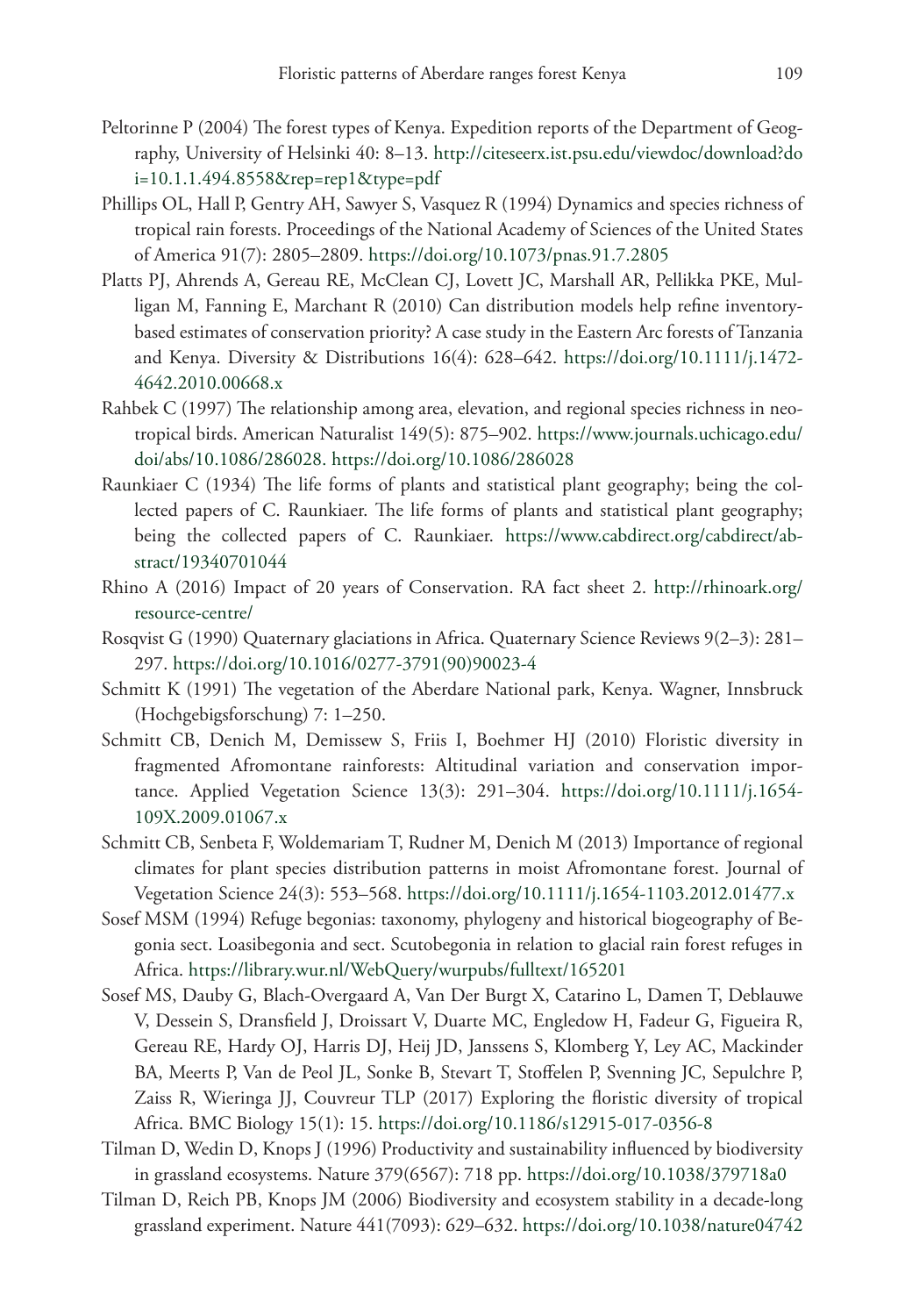- Tobias RD (1995) An introduction to partial least squares regression. Paper presented at the Proceedings of the twentieth annual SAS users group international conference. [https://](https://horticulture.triforce.cals.wisc.edu/wp-content/uploads/sites/20/2013/09/Tobias-1995.pdf) [horticulture.triforce.cals.wisc.edu/wp-content/uploads/sites/20/2013/09/Tobias-1995.pdf](https://horticulture.triforce.cals.wisc.edu/wp-content/uploads/sites/20/2013/09/Tobias-1995.pdf)
- Trigas P, Panitsa M, Tsiftsis S (2013) Elevational gradient of vascular plant species richness and endemism in Crete-the effect of post-isolation mountain uplift on a continental island system. PLoS One 8(3): e59425.<https://doi.org/10.1371/journal.pone.0059425>
- Vetaas OR, Grytnes JA (2002) Distribution of vascular plant species richness and endemic richness along the Himalayan elevation gradient in Nepal. Global Ecology and Biogeography 11(4): 291–301. <https://doi.org/10.1046/j.1466-822X.2002.00297.x>
- Whittaker RH (1967) Gradient Analysis of Vegetation\*. Biological Reviews of the Cambridge Philosophical Society 42(2): 207–264. [https://doi.org/10.1111/j.1469-185X.1967.](https://doi.org/10.1111/j.1469-185X.1967.tb01419.x) [tb01419.x](https://doi.org/10.1111/j.1469-185X.1967.tb01419.x)
- Young J (1980) The glaciers of East Africa. Paper presented at the World Glacier Inventory (Proceedings of the Workshop at Riederalp, Switzerland 17–22 September 1978). International Association of Hydrological Sciences, Publication. [http://hydrologie.org/redbooks/](http://hydrologie.org/redbooks/a126/iahs_126_0213.pdf) [a126/iahs\\_126\\_0213.pdf](http://hydrologie.org/redbooks/a126/iahs_126_0213.pdf)
- Zhao S, Fang J (2006) Patterns of species richness for vascular plants in China's nature reserves. Diversity & Distributions 12(4): 364–372. [https://doi.org/10.1111/j.1366-](https://doi.org/10.1111/j.1366-9516.2006.00232.x) [9516.2006.00232.x](https://doi.org/10.1111/j.1366-9516.2006.00232.x)
- Zhou Y, Ochola AC, Njogu AW, Boru BH, Mwachala G, Hu G, Xin H, Wang Q (2019) The species richness pattern of vascular plants along a tropical elevational gradient and the test of elevational Rapoport's rule depend on different life‐forms and phytogeographic affinities. Ecology and Evolution 9(8): 4495–4503.<https://doi.org/10.1002/ece3.5027>

### **Appendix 1**

Plants of special concern in Aberdare ranges forest

| Family        | <b>Plant species</b>                      | <b>Conservation status</b> | Life form          | Altitude range |
|---------------|-------------------------------------------|----------------------------|--------------------|----------------|
|               |                                           |                            |                    | (m a.s.l.)     |
| Acanthaceae   | Asystasia lorata Ensermu Kelbessa         | threatened                 | herb               | 1400-2000      |
| Amaranthaceae | Chenopodium murale L.                     | threatened                 | herb               | 1070-2750      |
|               | Chenopodium opulifolium Schrad.U          | threatened                 | herb               | 760-2100       |
| Anacardiaceae | Rhus longipes Engl.                       | threatened                 | shrub or tree      | $1000 - 2400$  |
| Apiaceae      | <i>Torilis arvensis</i> Link              | possibly threatened        | herb               | 1560-2850      |
| Apocynaceae   | Carissa spinarum L                        | possibly threatened        | shrub              | $0 - 2250$     |
|               | Cynanchum viminale (L.) Bassi             | threatened                 | herbaceous climber | $100 - 2200$   |
|               | Pentarrhinum abyssinicum subsp. angolense | threatened                 | herbaceous climber | 1400-2200      |
|               | (N.E.Br.) S.Liede & A.Nicholas            |                            |                    |                |
| Araliaceae    | Polyscias kikuyuensis Summerh.            | possibly threatened        | tree               | 1750-2620      |
| Asparagaceae  | Asparagus racemosus Willd.                | near threatened            | woody climber      | 1160-2900      |
| Aspleniaceae  | Asplenium adamsii Alston                  | possibly threatened        | herb               | 2400-3400      |
|               | Asplenium aethiopicum (Burm.f.) Becherer  | threatened                 | epiphyte           | 1150-3700      |
|               | Asplenium monanthes L.                    | threatened                 | herb               | 1950-3400      |
|               | Asplenium rutifolium (P. J. Berg.) Kunze  | threatened                 | epiphyte           | 750-2300       |
| Basellaceae   | Basella alba L.                           | threatened                 | herbaceous climber | $0 - 2450$     |
| Bignoniaceae  | Jacaranda mimosifolia D. Don              | threatened                 | tree.              | 1970-1970      |
|               |                                           |                            |                    |                |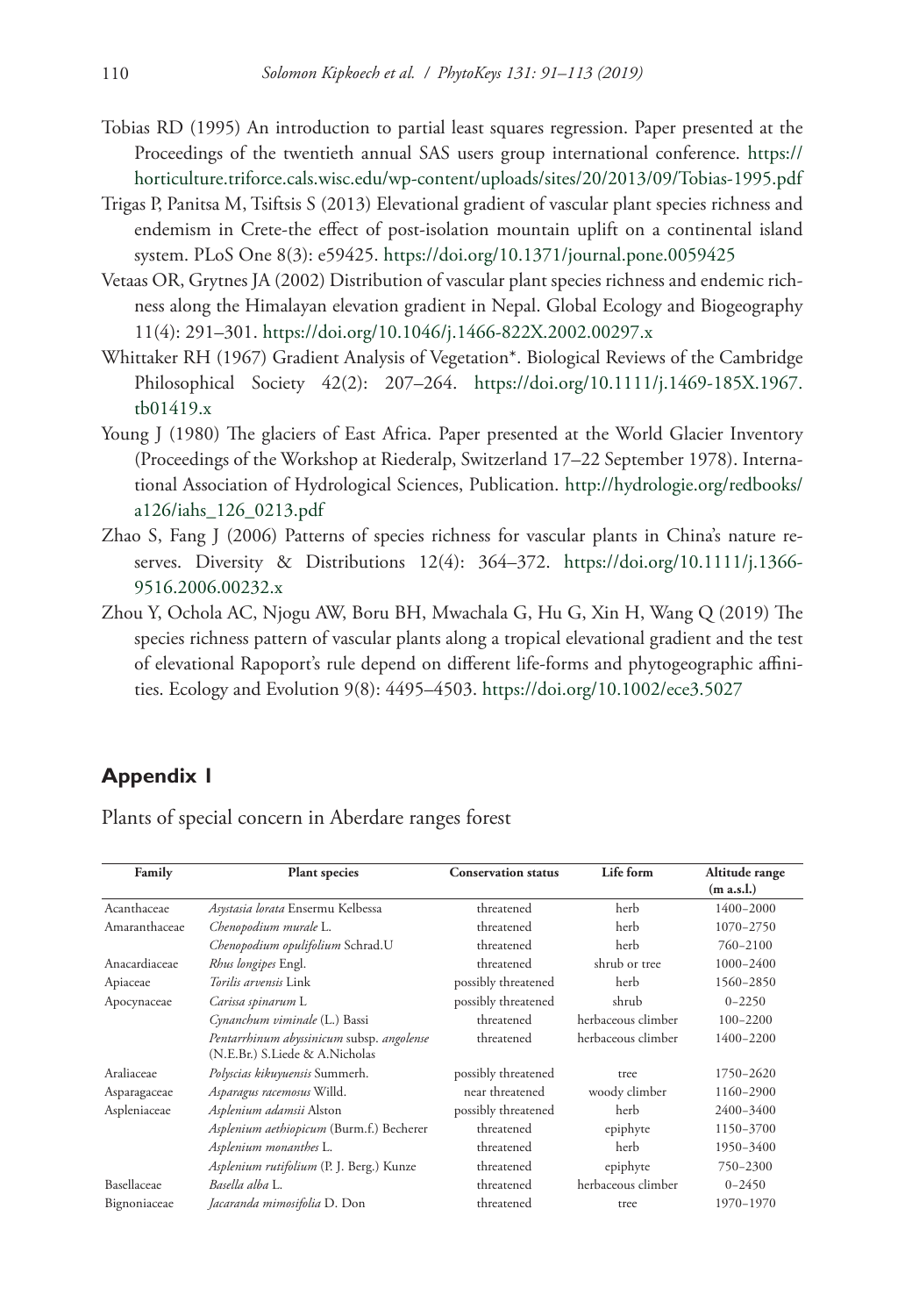| Family           | <b>Plant</b> species                                         | <b>Conservation status</b> | Life form           | Altitude range |
|------------------|--------------------------------------------------------------|----------------------------|---------------------|----------------|
|                  |                                                              |                            |                     | (m a.s.l.)     |
| Boraginaceae     | Cynoglossum lanceolatum Forskál                              | threatened                 | herb                | 1100-3220      |
|                  | Heliotropium zeylanicum (Burm. fil.) Lam.                    | threatened                 | herb                | $0 - 1740$     |
| Brassicaceae     | Barbarea intermedia Boreau                                   | threatened                 | herb                | 3050-3950      |
|                  | Cardamine africana L.                                        | threatened                 | herb                | 1000-3400      |
|                  | Farsetia stenoptera Hochst.                                  | threatened                 | herb                | 500-1700       |
|                  | Thlaspi alliaceum L.                                         | threatened                 | herb                | 3050-3600      |
| Campanulaceae    | Lobelia bambuseti R.E.Fr. & T.C.E.Fr.                        | possibly threatened        | shrub               | 2350-4000      |
| Canellaceae      | Warburgia ugandensis Sprague                                 | threatened                 | tree                | 1100-2230      |
| Cannabaceae      | Celtis africana Burm. fil.                                   | threatened                 | tree                | 30–2400        |
| Caprifoliaceae   | Valerianella microcarpa Loisel.                              | possibly threatened        | herb                | 2800-3500      |
| Caryophyllaceae  | Corrigiola litoralis L.                                      | threatened                 | herb                | 1200-2190      |
|                  | <i>Drymaria cordata</i> (L.) Roem. & Schult.                 | possibly threatened        | herb                | 870-2700       |
|                  | Uebelinia crassifolia T. C. E. Fries                         | possibly threatened        | herb                | 2500-4000      |
| Celastraceae     | Hippocratea goetzei Loes.                                    | threatened                 | climber             | $0 - 3000$     |
| Asteraceae       | Ethulia scheffleri S.Moore                                   | threatened                 | herb or subshrub    | 1500-2500      |
|                  | Gynura campanulata C.Jeffrey                                 | threatened                 | herb                | 1600-1615      |
| Asteraceae       | Helichrysum ellipticifolium Moeser                           | threatened                 | herb or subshrub    | 2500-4800      |
|                  | Hypochaeris glabra L.                                        | threatened                 | herb                | 1850-3000      |
|                  | Lactuca inermis Forssk.                                      | possibly threatened        | herb                | 500-3300       |
|                  | Laphangium luteoalbum (L.) N.N.Tzvel.                        | threatened                 | herb                | 300-3850       |
|                  | Microglossa pyrifolia (Lam.) O. Kuntze                       | possibly threatened        | shrub               | 50-2650        |
|                  | Senecio amplificatus C.Jeffrey                               | threatened                 | herb                | 2900-3500      |
|                  | Solanecio angulatus (Vahl) C. Jeffrey                        | threatened                 | herbaceous climber  | 1800-2500      |
| Convolvulaceae   | Cuscuta australis Hook.fil.                                  | threatened                 | herbaceous climber  | 1750-2170      |
|                  | Ipomoea wightii (Wall.) Choisy                               | threatened                 | herb                | 1040-2400      |
| Cucurbitaceae    | Peponium vogelii (Hook. fil.) Engl.                          | threatened                 | herbaceous climber  | $10 - 2600$    |
| Cupressaceae     | Cupressus lusitanica Mill.                                   | possibly threatened        | tree                | 2600-2640      |
| Cyperaceae       | Carex monostachya A.Rich.                                    | threatened                 | herb                | 2700-4500      |
|                  | Carex phragmitoides Kük.                                     | threatened                 | herb                | 2500-3100      |
|                  | Carex vallis-rosetto K.Schum.                                | threatened                 | herb                | 1000-3300      |
|                  | Cyperus afroalpinus Lye                                      | possibly threatened        | herb                | 1000-3000      |
|                  | Fimbristylis complanata subsp. keniaeensis<br>(Kük.) Lye     | possibly threatened        | herb                | 1500-2700      |
|                  | Fimbristylis ovata (Burm.f.) J.Kern                          | possibly threatened        | herb                | $0 - 2200$     |
| Dennstaedtiaceae | Hypolepis goetzei Hieron. ex Reimers                         | threatened                 | herb                | 2100-3050      |
| Dichapetalaceae  | Dichapetalum madagascariense (Dup.-<br>Thou.) Poir.          | near threatened            | climber             | 1500-2400      |
| Dryopteridaceae  | Arachniodes webbiana (A.Braun) Schelpe                       | threatened                 | herb                | 1380-2600      |
|                  | Dryopteris antarctica (Baker) C.Chr.                         | threatened                 | herb                | 2500-3320      |
| Ebenaceae        | Diospyros abyssinica (Hiern) F.White                         | possibly threatened        | tree                | $0 - 2400$     |
| Euphorbiaceae    | Croton alienus Pax                                           | threatened                 | shrub or small tree | 1525-1825      |
|                  | Euphorbia brevitorta P.R.O.Bally                             | threatened                 | herb                | 1500-2000      |
| Lamiaceae        | Plectranthus caespitosus Lukhoba &<br>A.J.Paton              | possibly threatened        | herb                | 1500-2850      |
|                  | Plectranthus punctatus subsp. edulis (Vatke)<br>A.J.Paton    | threatened                 | herb                | 1800-3200      |
| Fabaceae         | Crotalaria agatiflora subsp. engleri (Baker<br>f.) Polhill   | possibly threatened        | herb                | 1500-3500      |
|                  | Crotalaria jacksonii Baker f.                                | threatened                 | shrubs              | 2200–3000      |
|                  | Lotus corniculatus L.                                        | possibly threatened        | herb                | 1400-2700      |
|                  | Rhynchosia hirta (Andrews) Meikle &<br>Verdc.                | Possibly threatened        | herb                | $0 - 1850$     |
| Lentibulariaceae | Utricularia gibba L                                          | threatened                 | herb                | 10-2550        |
| Malvaceae        | Hibiscus surattensis L.                                      | threatened                 | herb                | $0 - 1700$     |
|                  | Malva verticillata L.                                        | threatened                 | herb                | 1200-4050      |
|                  | Sparrmannia ricinocarpa (Eckl. & Zeyh.)<br>O.Kuntze          | threatened                 | shrub               | 1550-3380      |
| Myrtaceae        | Eucalyptus globulus subsp. maidenii<br>(F.Müll.) Kirkpatrick | threatened                 | tree                | cultivated     |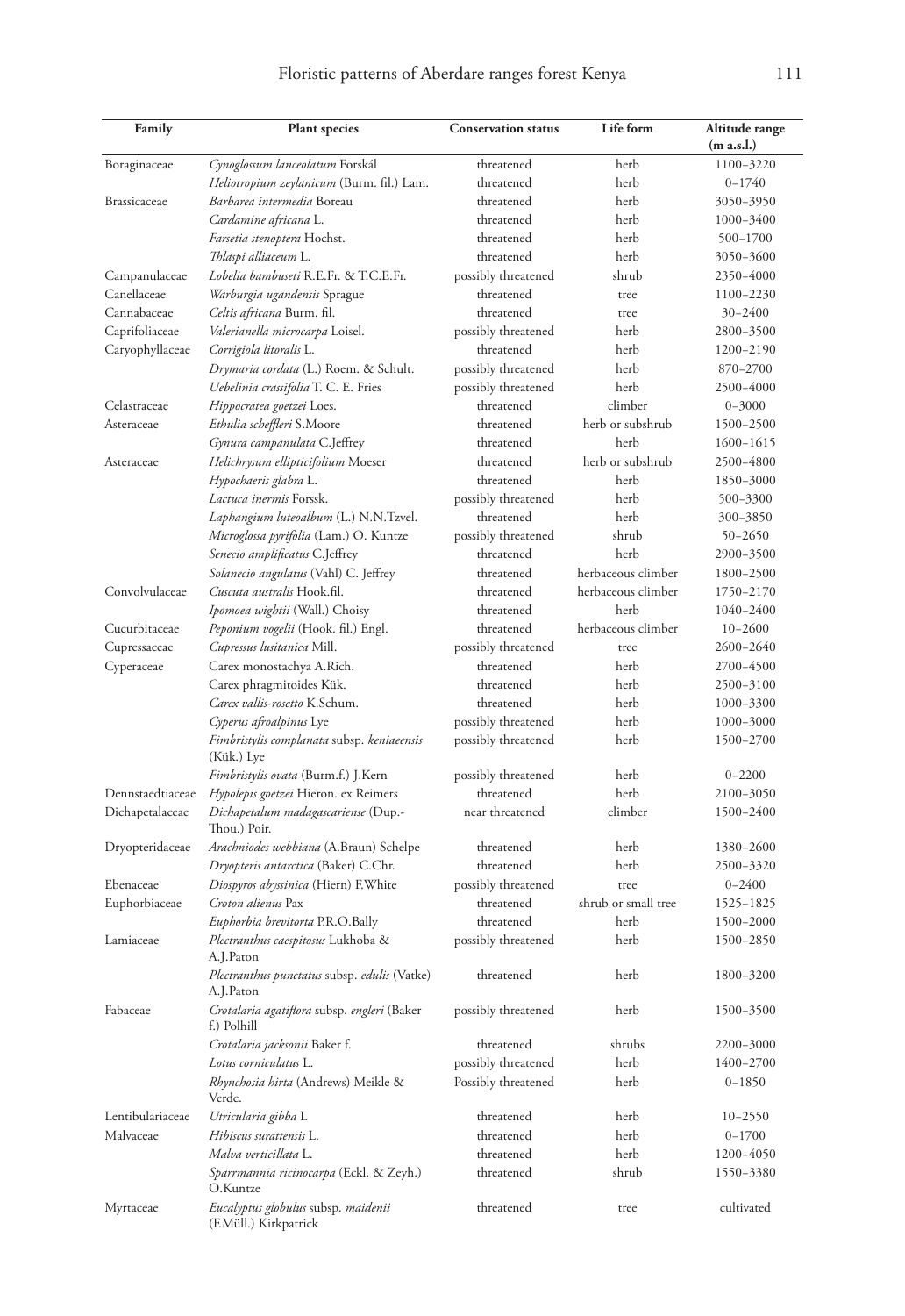| Family           | <b>Plant</b> species                                                       | <b>Conservation status</b> | Life form           | Altitude range<br>(m a.s.l.) |
|------------------|----------------------------------------------------------------------------|----------------------------|---------------------|------------------------------|
| Ophioglossaceae  | Ophioglossum vulgatum L.                                                   | possibly threatened        | herb                | 1000-3250                    |
| Orchidaceae      | Calanthe sylvatica (Thouars) Lindl.                                        | threatened                 | herb                | 900-3000                     |
|                  | Cyrtorchis arcuata (Lindl.) Schltr.                                        | possibly threatened        | epiphyte            | $0 - 3300$                   |
|                  | Habenaria keniensis Summerh.                                               | threatened                 | herb                | 1950-2950                    |
|                  | Polystachya caespitifica subsp. latilabris<br>(Summerh.) P.J.Cribb & Podz. | threatened                 | herb                | 1800-2200                    |
| Orobanchaceae    | Phelipanche ramosa (L.) Pomel                                              | threatened                 | herb                | 1735-2250                    |
| Passifloraceae   | Adenia globosa subsp. pseudoglobosa (Verdc.)<br>de Wilde                   | threatened                 | woody climber       | $0 - 1850$                   |
| Pinaceae         | Pinus radiata D.Don                                                        | threatened                 | tree                | 2800-2800                    |
| Poaceae          | Aira caryophyllea L.                                                       | threatened                 | herb                | 2000-4500                    |
|                  | Andropogon distachyos L.                                                   | threatened                 | herb                | 1700-3000                    |
|                  | Bromus catharticus Vahl                                                    | threatened                 | herb                | 2300-2700                    |
|                  | <i>Calamagrostis epigejos</i> (L.) Roth                                    | threatened                 | herb                | 2000-3000                    |
|                  | Chloris virgata Sw.                                                        | threatened                 | herb                | $10 - 2120$                  |
|                  | Lolium temulentum L.                                                       | threatened                 | herb                | 1900-2300                    |
|                  | Streblochaete longiarista (A.Rich.) Pilg.                                  | threatened                 | herb                | 1500-3280                    |
| Polygonaceae     | Persicaria decipiens (R. Br.) K. L. Wilson                                 | threatened                 | herb                | 1100-1100                    |
|                  | Grammitis cryptophlebia (Baker) Copel.                                     | threatened                 | epiphyte            | 1900-2150                    |
|                  | Pleopeltis macrocarpa (Bory ex Willd.)<br>Kaulf.                           | possibly threatened        | herb                | 1000-3600                    |
|                  | Potamogetonaceae Potamogeton pusillus L.                                   | threatened                 | herb                | 600-2000                     |
| Pteridaceae      | Pellaea viridis (Forsk.) Prantl                                            | possibly threatened        | herb                | 650-2250                     |
| Rosaceae         | Alchemilla fischeri Engl.                                                  | threatened                 | herb                | 2320-3440                    |
|                  | Prunus africana (Hook.fil.) Kalkm.                                         | threatened                 | tree                | 1350-2750                    |
|                  | Rubus keniensis Standl.                                                    | possibly threatened        | shrubs              | 1950-2800                    |
| Rubiaceae        | Galium spurium L.                                                          | threatened                 | herb                | 1250-2700                    |
|                  | Mussaenda microdonta Wernham                                               | threatened                 | shrub or tree       | 1830-2100                    |
|                  | Rubia cordifolia L.                                                        | threatened                 | climber herb        | 1140-3120                    |
| Rutaceae         | Toddalia asiatica (L.) Lam.                                                | possibly threatened        | shrub               | $0 - 3000$                   |
| Scrophulariaceae | Cycnium tubulosum Engl.                                                    | threatened                 | herb                | 130-2400                     |
| Smilacaceae      | Smilax aspera L.                                                           | threatened                 | shrub               | 1450-2745                    |
| Thelypteridaceae | Christella dentata (Forssk.) Brownsey &<br>Jermy                           | possibly threatened        | herb                | 45-2200                      |
|                  | Stegnogramma pozoi (Lagasca) K.Iwats.                                      | threatened                 | herb                | 2050-3350                    |
|                  | Stegnogramma pozoi var. petiolata (Ching)<br>W.A.Sledge                    | threatened                 | herb                | 2050-3350                    |
| Urticaceae       | Obetia radula (Baker) B.D.Jacks.                                           | threatened                 | tree                | 700-2000                     |
|                  | Parietaria debilis G.Forst.                                                | possibly threatened        | herb                | 1700-4200                    |
| Verbenaceae      | Lantana viburnoides Vahl                                                   | possibly threatened        | Woody herb or shrub | $0 - 1950$                   |
|                  | Xanthorrhoeaceae Aloe nyeriensis Christian                                 | threatened                 | shrub               | 1760-2100                    |

# **Appendix 2**

## Endemic species in Aberdare ranges forest

| Family      | <b>Plant species</b>                                                | Habit                         |
|-------------|---------------------------------------------------------------------|-------------------------------|
| Acanthaceae | Asystasia lorata Ensermu Kelbessa                                   | perennial herb                |
| Apiaceae    | Pimpinella keniensis C. Norman                                      | perennial herb                |
|             | Afrosciadium friesiorum var. bipinnatum (C.C. Towns.) P.J.D. Winter | perennial herb                |
|             | Heracleum taylori C. Norman                                         | perennial herb                |
| Apocynaceae | Brachystelma keniense Schweinf.                                     | perennial herb                |
| Asteraceae  | Helichrysum formosissimum var. guilelmii (Engl.) Mesfin Tadesse     | perennial woody herb or shrub |
|             | Helichrysum formosissimum Sch.Bip.                                  | perennial woody herb or shrub |
|             | Senecio aequinoctialis R.E.Fr.                                      | perennial woody herb          |